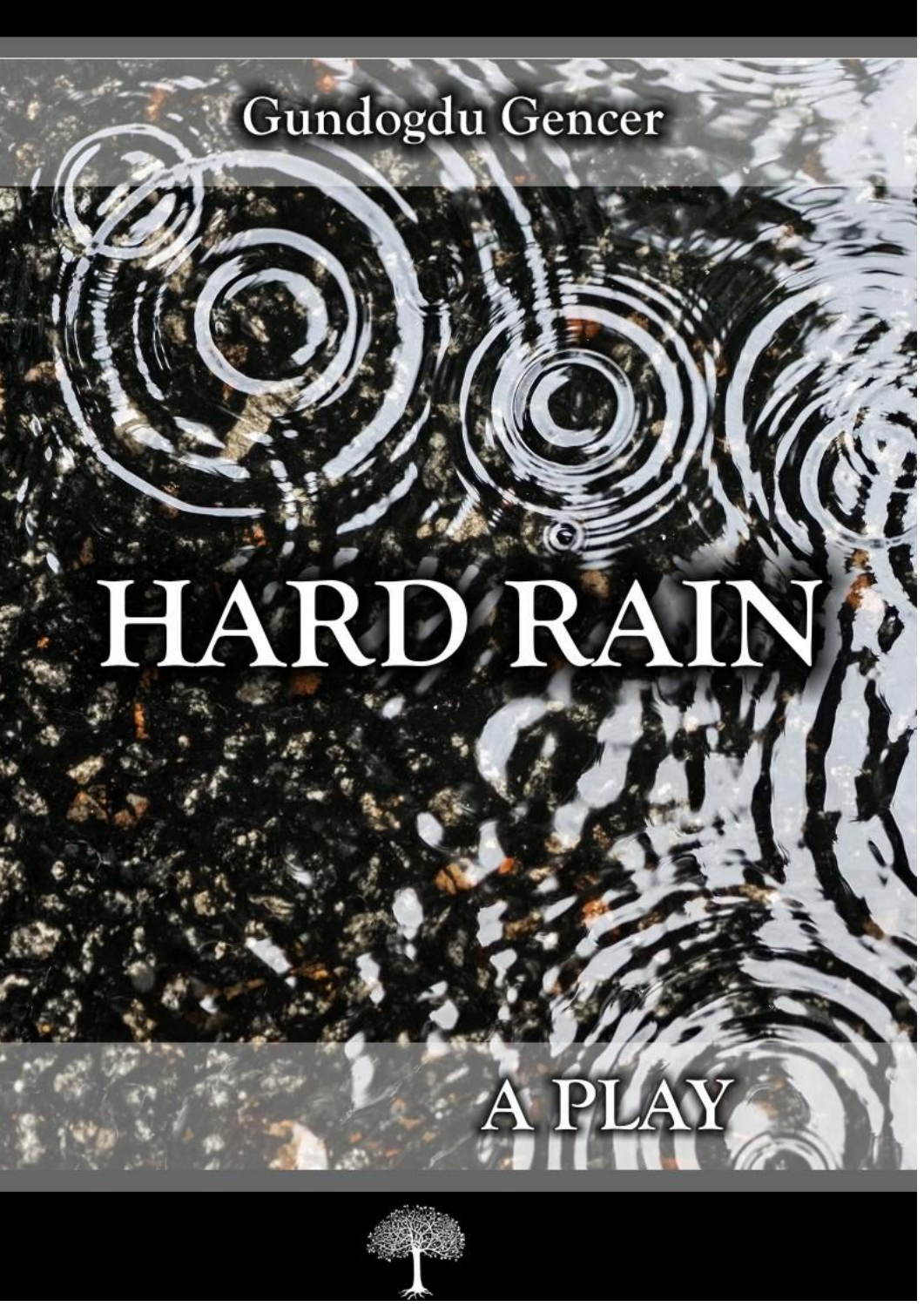### H A R D R A I N A P L A Y b y

Gün GENCER

Can not be performed without the written permission of the playwright

Any requests for permission to stage the play must be directed to the playwright

**© COPYRIGHT 1985 Gün GENCER [gungencer44@gmail.com](mailto:gungencer44@gmail.com) [gungencer@hotmail.com](mailto:gungencer@hotmail.com)**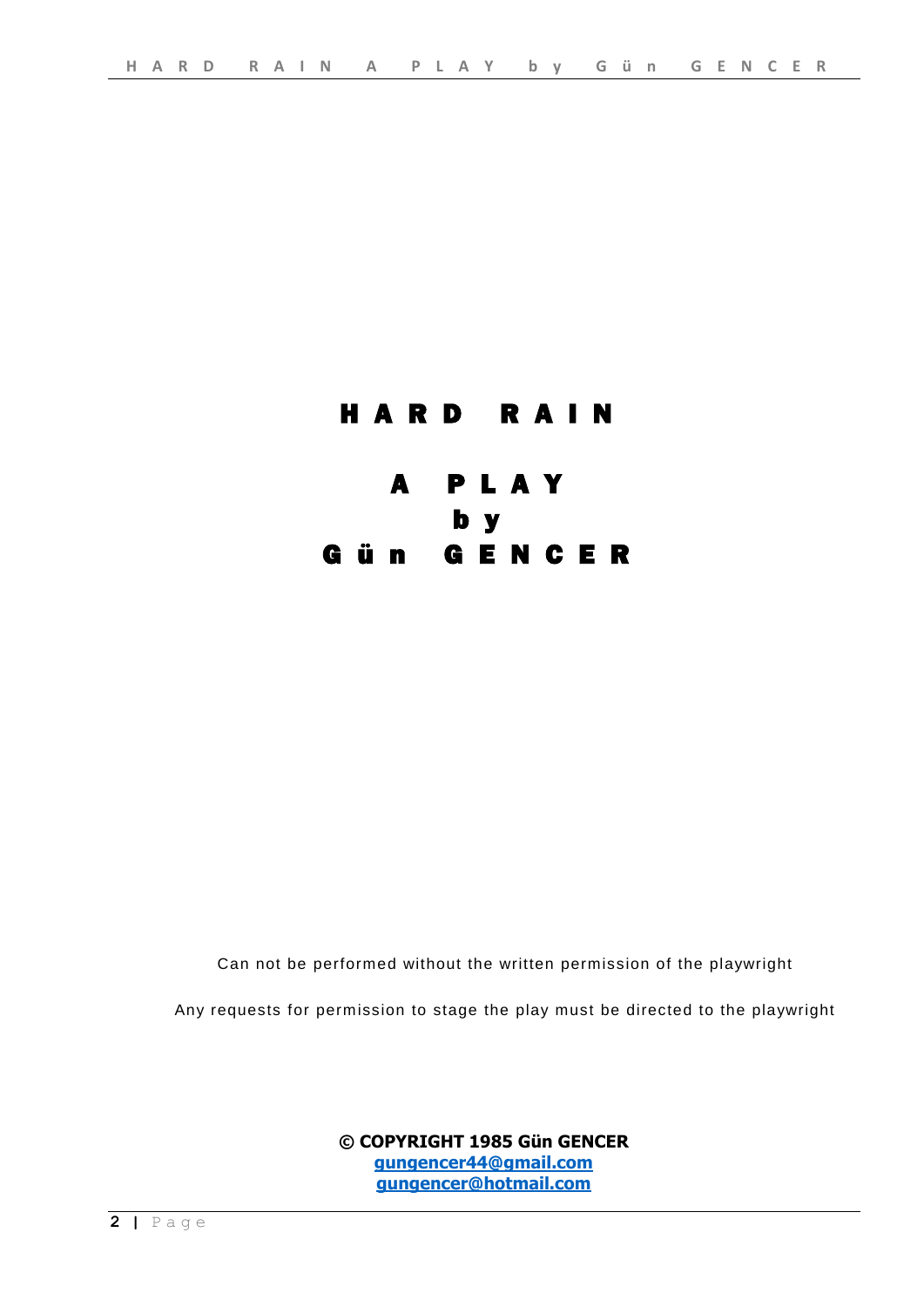**IDEALLY, THERE SHOULD BE NO INTERVAL. BUT IF THERE HAS TO BE ONE, IT SHOULD BE WHERE INDICATED ON PAGE 26. AS ONLY THE MOST ESSENTIAL STAGE DIRECTIONS ARE INDICATED, THESE SHOULD BE ADHERED TO.**

**CHARACTERS:**

**1.WOMAN**

**1.MAN**

**2.WOMAN**

**2.MAN**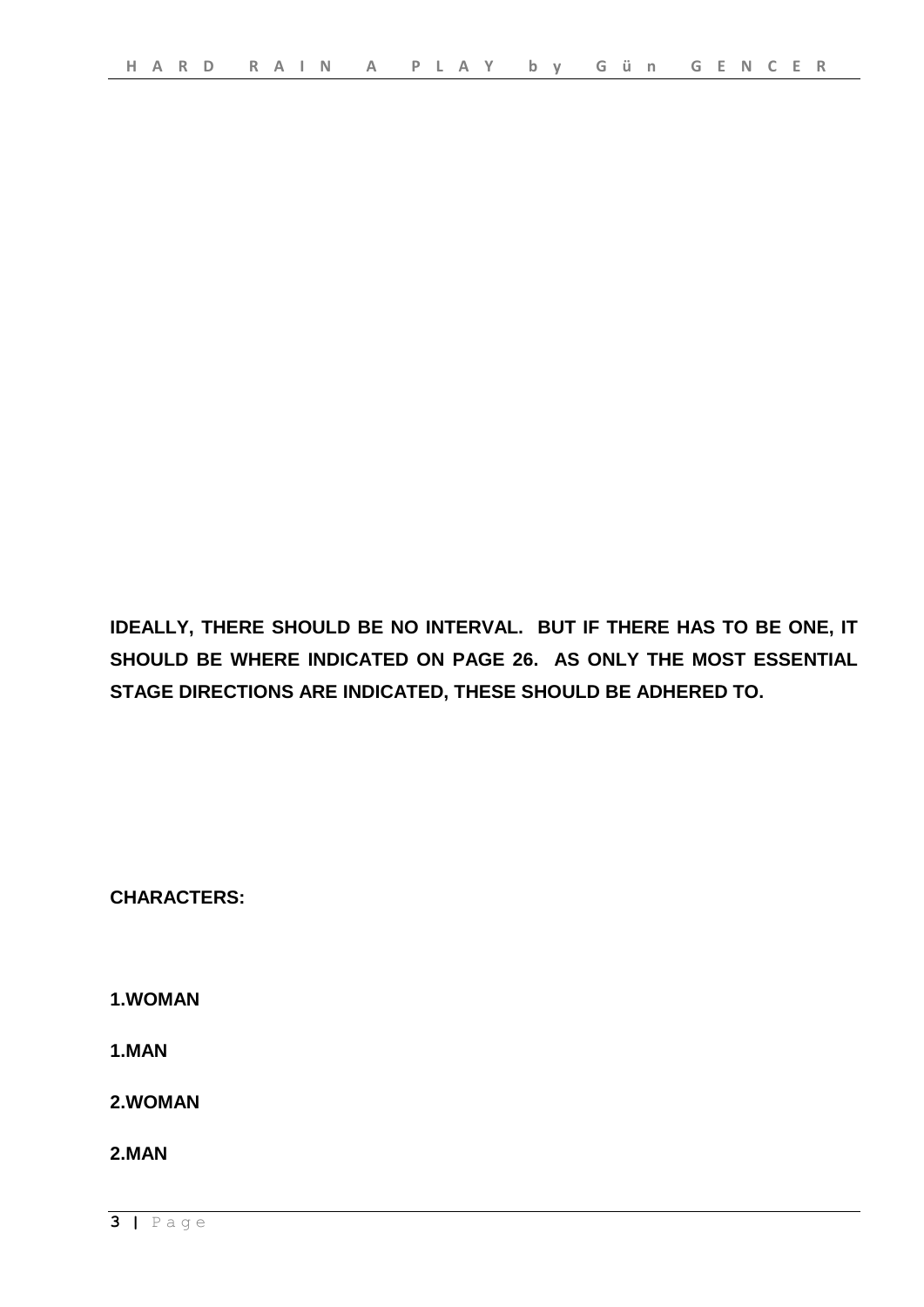#### **(ALL IN THEIR LATE THIRTIES, EARLY FORTIES)**

**1.WOMAN**: Have you heard his statement?

**1.MAN**: Whose?

**1.WOMAN**: That man in charge, what's his name...

**1.MAN**: Lloyd.

**1.WOMAN**: Yeah, Lloyd. Have you heard him on the radio?

**1.MAN**: When?

**1.WOMAN**: When? In the morning news.

**1.MAN**: Which station?

**1.WOMAN**: What the hell does it matter which station?

**1.MAN**: I want to know which bastard from which corporation, which conglomerate is behind it.

**1.WOMAN**: Have you heard it or not?

**1.MAN**: No.

**1.WOMAN**: How can you judge it, if you haven't...

**1.MAN**: I'm not judging it.

- **1.WOMAN**: You bloody well are. You'd listen to him -if you did- thinking all along that he is the mouthpiece of this or that government or media boss.
- **1.MAN**: There isn't much difference between them anyway. They're all part of the great conspiracy.

**1.WOMAN**: Lord too?

**1.MAN**: Lloyd.

**1.WOMAN**: Lloyd. Is he, too?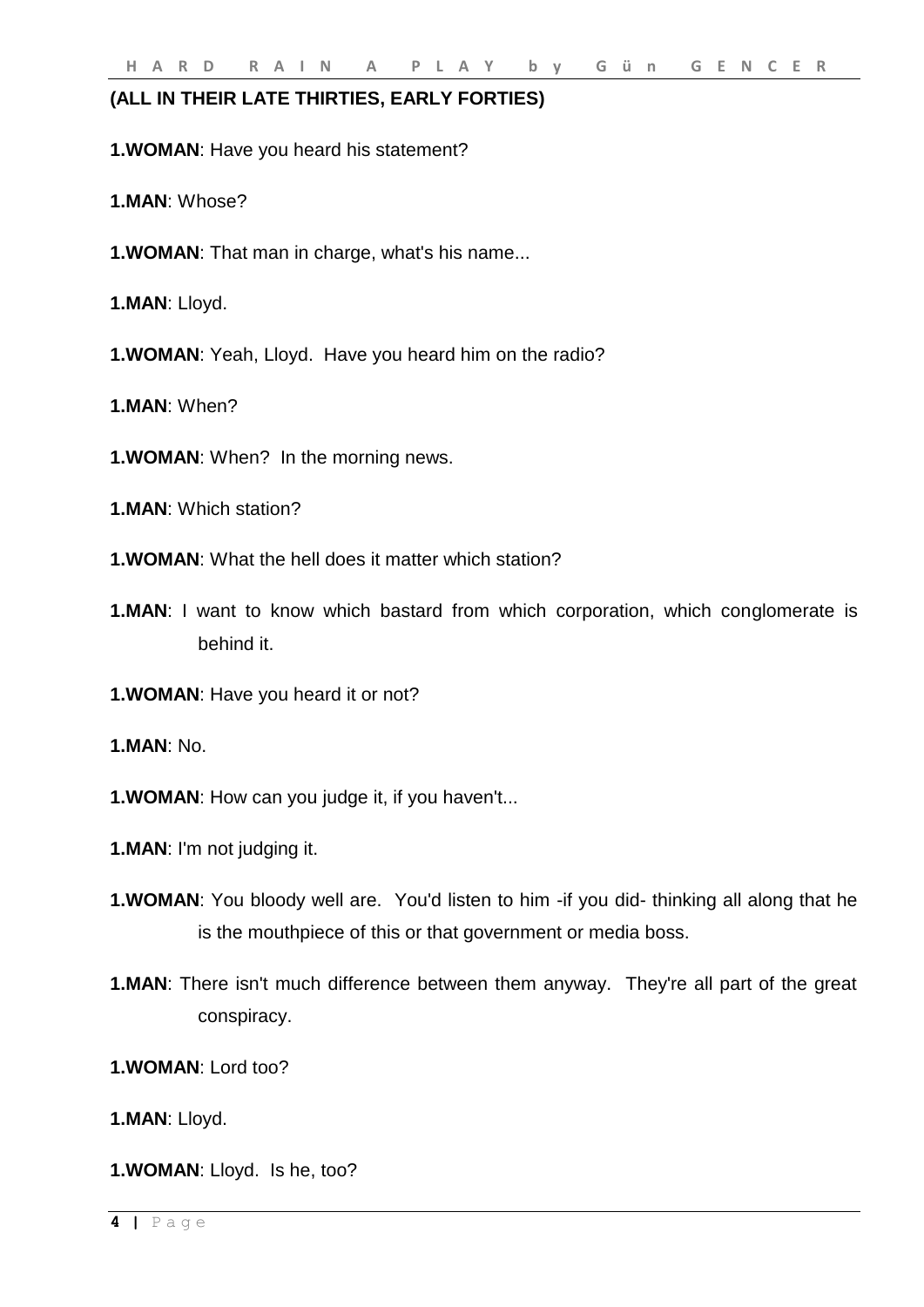**1.MAN**: Is he what?

**1.WOMAN**: Part of the great conspiracy?

**1.MAN**: Of course. He wouldn't be there, in a position of power, if he weren't.

**1.WOMAN**: Look who's talking.

**1.MAN**: What do you mean?

**1.WOMAN**: Wouldn't you consider yourself in a position of power?

**1.MAN**: Bull.

**1.WOMAN**: Of course you are.

**1.MAN**: In a field that doesn't matter two hoots to anyone.

**1.WOMAN**: Don't be unfair to yourself.

**1.MAN**: Maybe you are right.

**1.WOMAN**: See?

**1.MAN**: What?

**1.WOMAN**: That you can be in a position of power without being part of the great conspiracy, whatever that is.

**1.MAN**: I wish you'd read a bit.

**1.WOMAN**: I wish you'd listen to the radio.

**1.MAN**: That's why we get bogged down every time. Every time I make an observation...

**1.WOMAN**: That was no observation. You were accusing me of ignorance. You always have.

**1.MAN**: I have not. Not always. I was trying to make... Oh, forget it.

**1.WOMAN**: The point you were trying to make was that I am ignorant, because I don't read.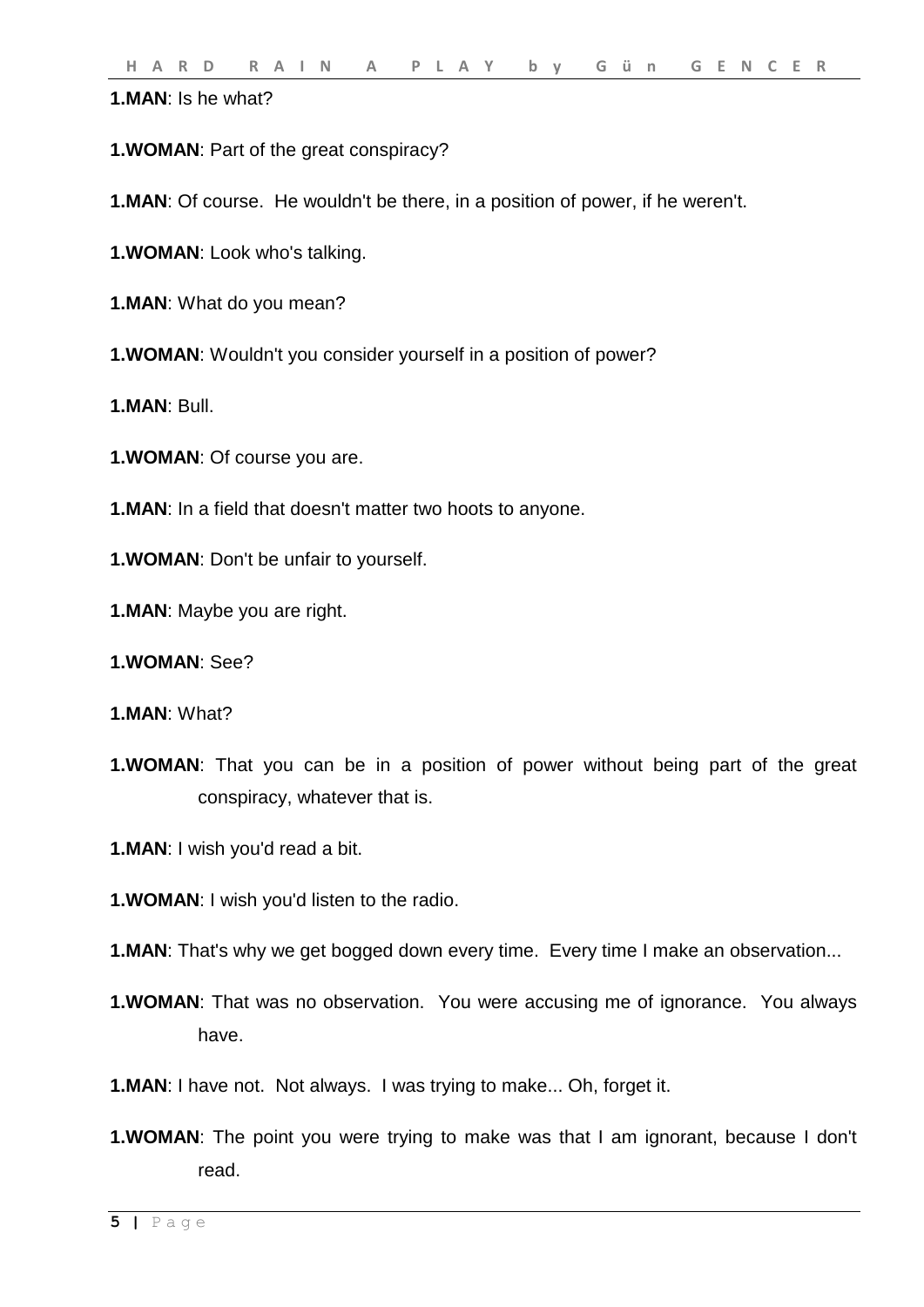**1.MAN**: Well, you don't, do you?

**1.WOMAN**: What should I read?

**1.MAN**: Here we go again. You don't even read the papers.

**1.WOMAN**: Which papers?

**1.MAN**: Any papers, for Pete's sake. Well, you don't, do you?

**1.WOMAN**: Papers controlled by those same media bosses?

**1.MAN**: All right, all right. But you know what I mean.

**1.WOMAN**: No, I don't.

**1.MAN**: How can you effectively fight the system, if you don't have a clue how it functions?

**1.WOMAN**: But I do.

**1.MAN**: Yeah, intuitively.

**1.WOMAN**: I see its manifestations, I observe. I have open eyes, open ears.

**1.MAN**: And nose?

**1.WOMAN**: Yes, it stinks.

**1.MAN**: So what do you do? You spray the latest air-freshener. "Kills all the nasty odours!"

**1.WOMAN**: Ha, ha, ha.

**1.MAN**: No, seriously. You've got to find out what causes the stink.

**1.WOMAN**: Like you do.

**1.MAN**: Well...

**1.WOMAN:** Then you get so absorbed in the chemistry of the stink, you forget what it is you're fighting.

**1.MAN**: Well, there is that danger.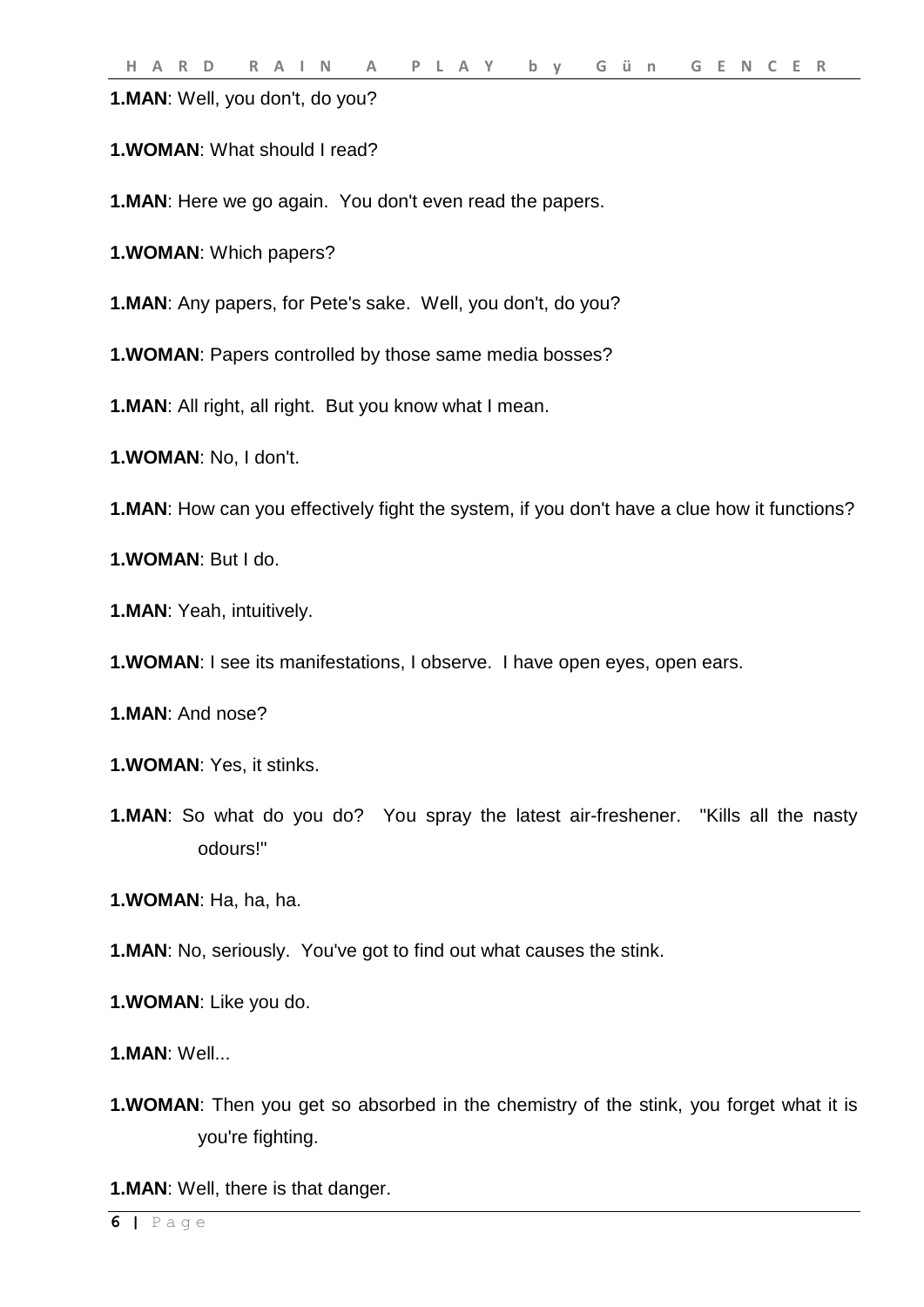**1.WOMAN**: But *you* are above that.

- **1.MAN**: I try to be. Look, I agree you have a valid point. One can lose sight of what the fight is for, ultimately. There is that danger.
- **1.WOMAN**: That is what I said.
- **1.MAN**: God! I am agreeing with you.
- **1.WOMAN**: There is a first time for everything.
- **1.MAN**: I wish you stopped using those clichés. I get the feeling that I'm watching some midday soap opera.
- **1.WOMAN**: I don't.
- **1.MAN**: I didn't say... Oh God, why can't we talk? Even when I say I agree with you, you fight it.
- **1.WOMAN**: Because you don't mean it.
- **1.MAN**: I do mean it.
- **1.WOMAN:** I know your tactics. You start agreeing with something I say, then whooom! Counterattack!
- **1.MAN**: We are not at war.
- **1.WOMAN**: Aren't we? **(PAUSE)** Was it always like this?
- **1.MAN**: What do you mean?
- **1.WOMAN**: Were we always like this?
- **1.MAN**: Like what?
- **1.WOMAN**: Always fighting.
- **1.MAN**: You used to listen before. We could talk with each other.
- **1.WOMAN**: And now I don't?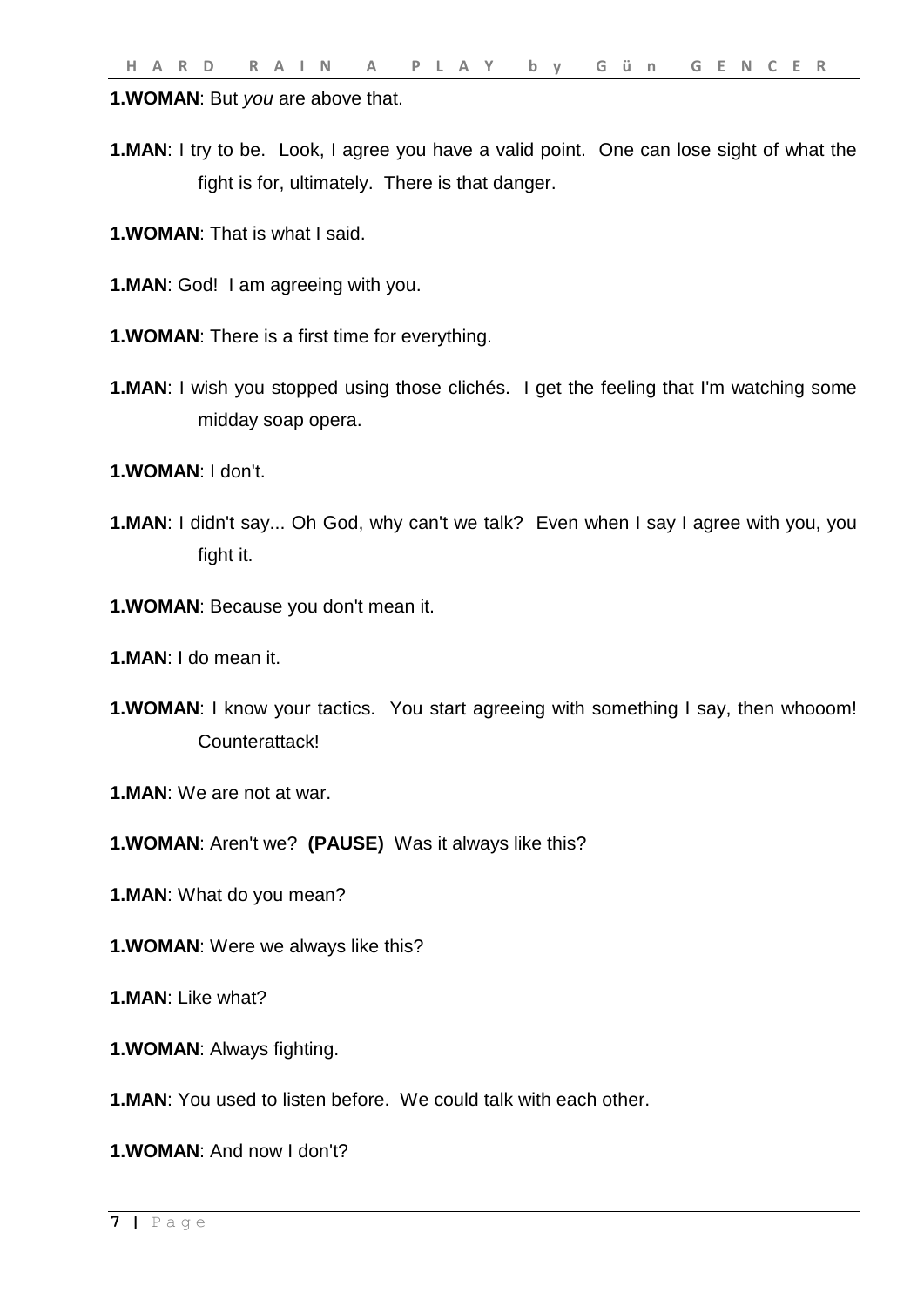#### **1.MAN**: Do you?

#### **1.WOMAN**: Do you?

- **1.MAN**: You see, this is exactly what I mean. You deflect anything that I say, until it becomes totally circular. Like a prison fence... Or a collar...
- **1.WOMAN**: A collar?
- **1.MAN**: Yeah, a dog-collar.
- **1.WOMAN**: Is that how you feel?
- **1.MAN**: Yes, that is how I feel.
- **1.WOMAN**: Since last May.
- **1.MAN**: Oh, come now.
- **1.WOMAN**: Yes, since Wendy appeared on the scene.
- **1.MAN**: What has Wendy got to do with it?
- **1.WOMAN**: You started seeing things differently. **(THE MAN IS SILENT)** You started seeing me differently. **(THE MAN IS SILENT)** Maybe it is a good thing. Maybe you always felt like that, but never said it. **(THE MAN IS SILENT)** Maybe I should thank Wendy for making you more honest towards me. Why can't we always be honest?
- **1.MAN**: Because being honest means having to say things that may hurt others.
- **1.WOMAN**: I'm not hurt.
- **1.MAN**: As long as I honestly say what you want to hear.
- **1.WOMAN**: You're impossible. You're a... demagogue.
- **1.MAN**: Isn't it true?
- **1.WOMAN**: I don't like you putting me down like this. You keep doing it. It's become your hobby.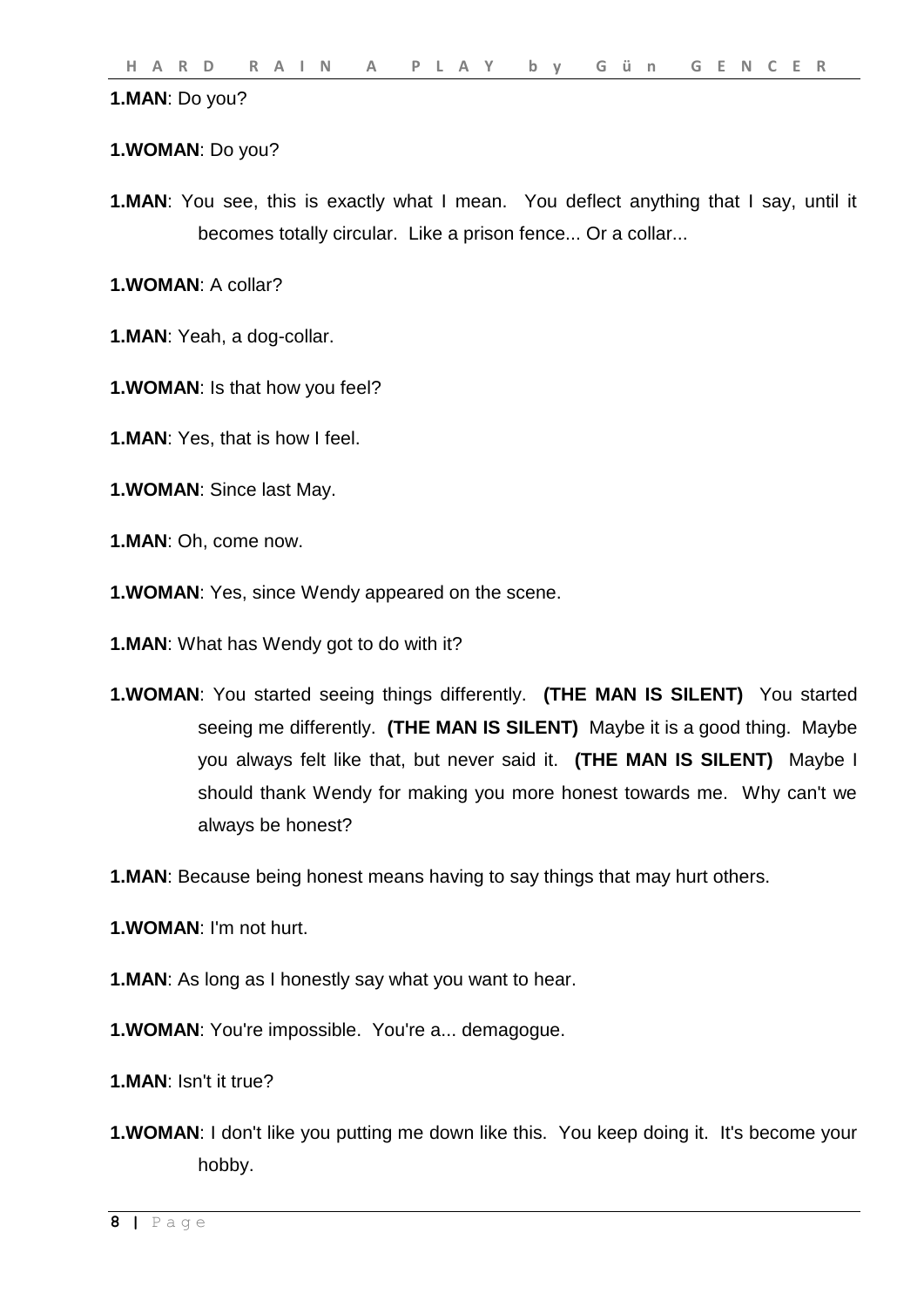**1.MAN**: I was being honest.

**1.WOMAN**: What's the use?

**(LONG SILENCE)**

**1.MAN**: Look at the rain.

**1.WOMAN**: I can hear it.

**1.MAN**: I used to like the rain. Walking in the rain.

**1.WOMAN**: You know I catch cold easily.

**1.MAN**: Yes, I hardly notice it anymore.

**1.WOMAN**: I know.

**1.MAN**: I mean the rain, or the sun, or the wind. I seem to have gone numb.

**1.WOMAN**: We did things together. Once. It used to be fun.

**1.MAN**: The joy...

**1.WOMAN**: We used to laugh together.

**1.MAN:** It seems to have gone. It's as if I'm watching everything on telly. What I say or do doesn't matter in the least. It's me I'm watching. But I have no control. All I can do is change the channel. If I find the energy to get up. But it's the same on all channels. Other people's stories. Never mine. I'm not even sure anymore if I have a right to my own story.

**1.WOMAN**: Remember that holiday. It was our second summer together.

**1.MAN**: Look at the rain.

**1.WOMAN**: Yeah.

#### **(LONG SILENCE)**

**1.WOMAN**: I still don't know if you've heard Lord's statement.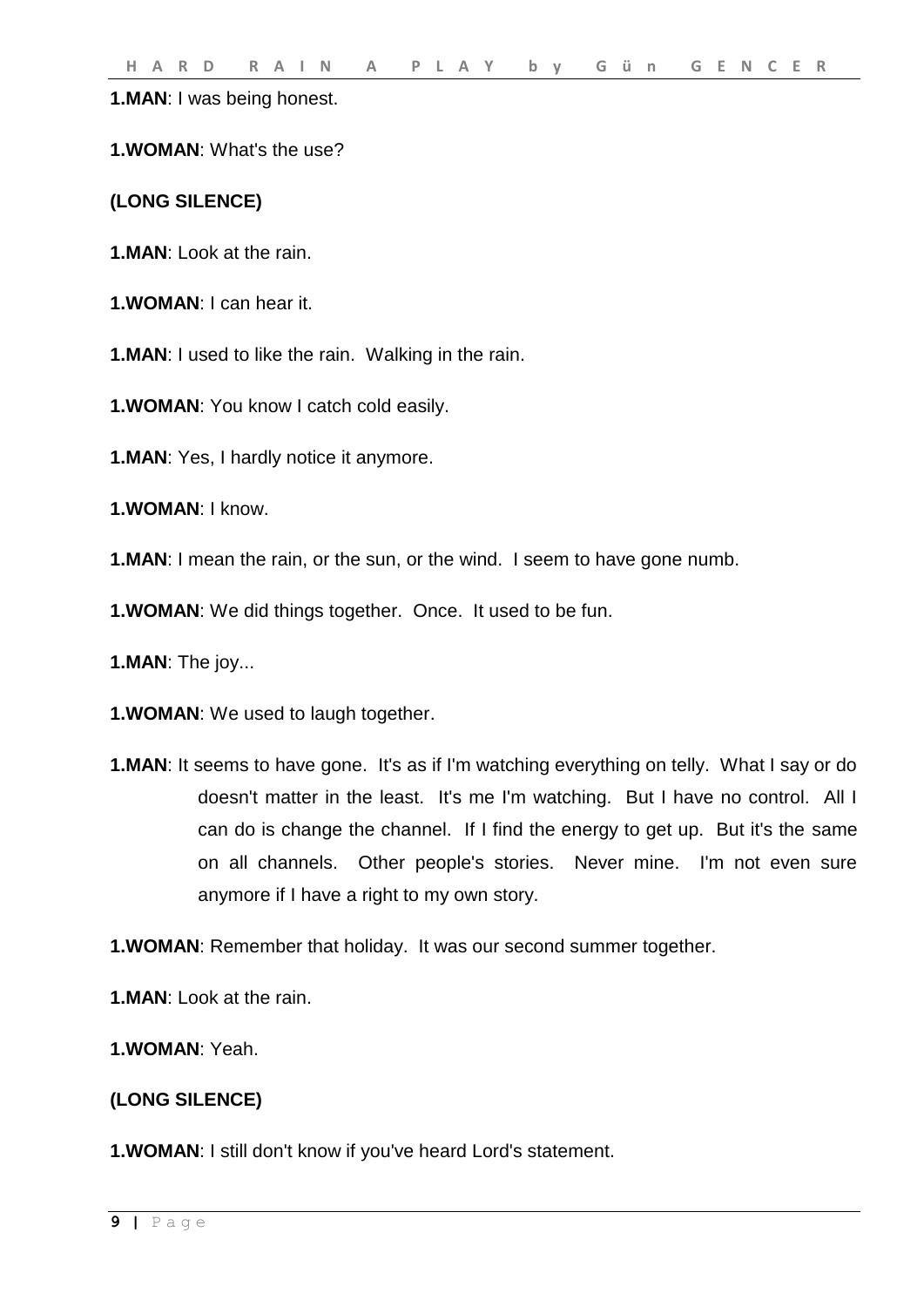**1.MAN**: Lloyd.

**1.WOMAN**: Well?

**1.MAN**: No. I told you I haven't.

**1.WOMAN**: He was saying...

**1.MAN**: This is the manager, right?

**1.WOMAN**: Right. He was saying that the effluent had been thoroughly tested, and that it poses no discernible danger to any life form in or around the river.

**1.MAN**: Discernible, eh? That's a good one.

**1.WOMAN**: Yes. This species of fish, which is highly sensitive to any form of radiation, even in minute doses, has been tested and found to be totally unaffected.

**1.MAN**: What about the next generation of little fishies?

**1.WOMAN**: You mean little baby fish with two heads and that sort of thing.

**1.MAN**: That sort of thing.

**1.WOMAN**: He didn't say. I think we should ask him to take a dip in the river.

**1.MAN**: In his three piece suit. What a sight.

**1.WOMAN**: What do you think of the idea?

**1.MAN**: Yeah. Good thinking.

#### **(BOTH LAUGH)**

**1.WOMAN**: Wendy and I thought of it.

#### **(LONG SILENCE)**

**1.WOMAN**: See. No problems. Wendy and I are good friends. Always have been. We can talk. About everything. Well, almost everything.

**1.MAN**: Who's going to ask him?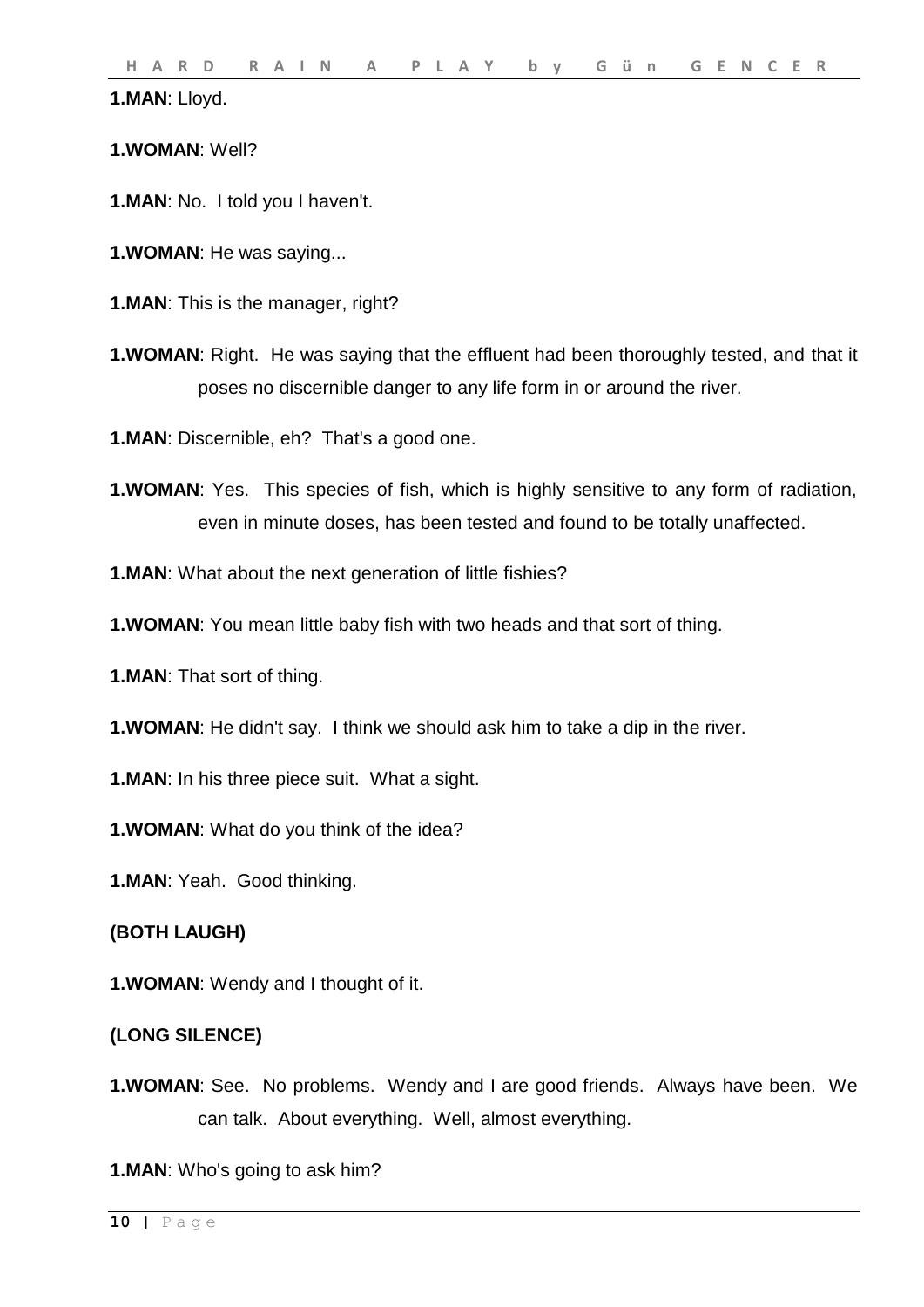#### **1.WOMAN**: Ask who?

- **1.MAN**: Whom. Lloyd. To take a dip.
- **1.WOMAN**: We thought Norm should. He looks good on TV.
- **1.MAN**: He can't talk. He has a two hundred word vocabulary.
- **1.WOMAN**: So do the viewers. They can identify with him. He looks like one of them.

**1.MAN**: Unlike us?

**1.WOMAN:** Yes. If you went and made a statement, people would learn a lot about nuclear physics, the politics of oppression, and what have you. But they wouldn't have a clue what to do next.

**1.MAN**: I am a man of inaction.

**1.WOMAN**: That's not what I said.

**1.MAN**: You are right. I am. I know that. Sometimes I feel I'm welded to my chair in the office. Tied to the front gate, stuck in the kennel. I don't move. After a while, you start wondering what moving must be like. You forget. You grow roots. That is supposed to be a good thing.

**1.WOMAN**: Growing roots?

- **1.MAN**: Yes. People respect a man with roots. Solid, reliable citizen. A man with shoes of lead. A man who won't change. A man who can be relied upon, not to change. A man who can not, and will not move away from the rot.
- **1.WOMAN**: Running away doesn't solve anything.
- **1.MAN**: No, not running away. Moving, growing...
- **1.WOMAN**: You can't grow without roots.
- **1.MAN**: Have one original thought for a change, for Pete's sake.

**1.WOMAN**: Is that better?

#### **1.MAN**: Better than what?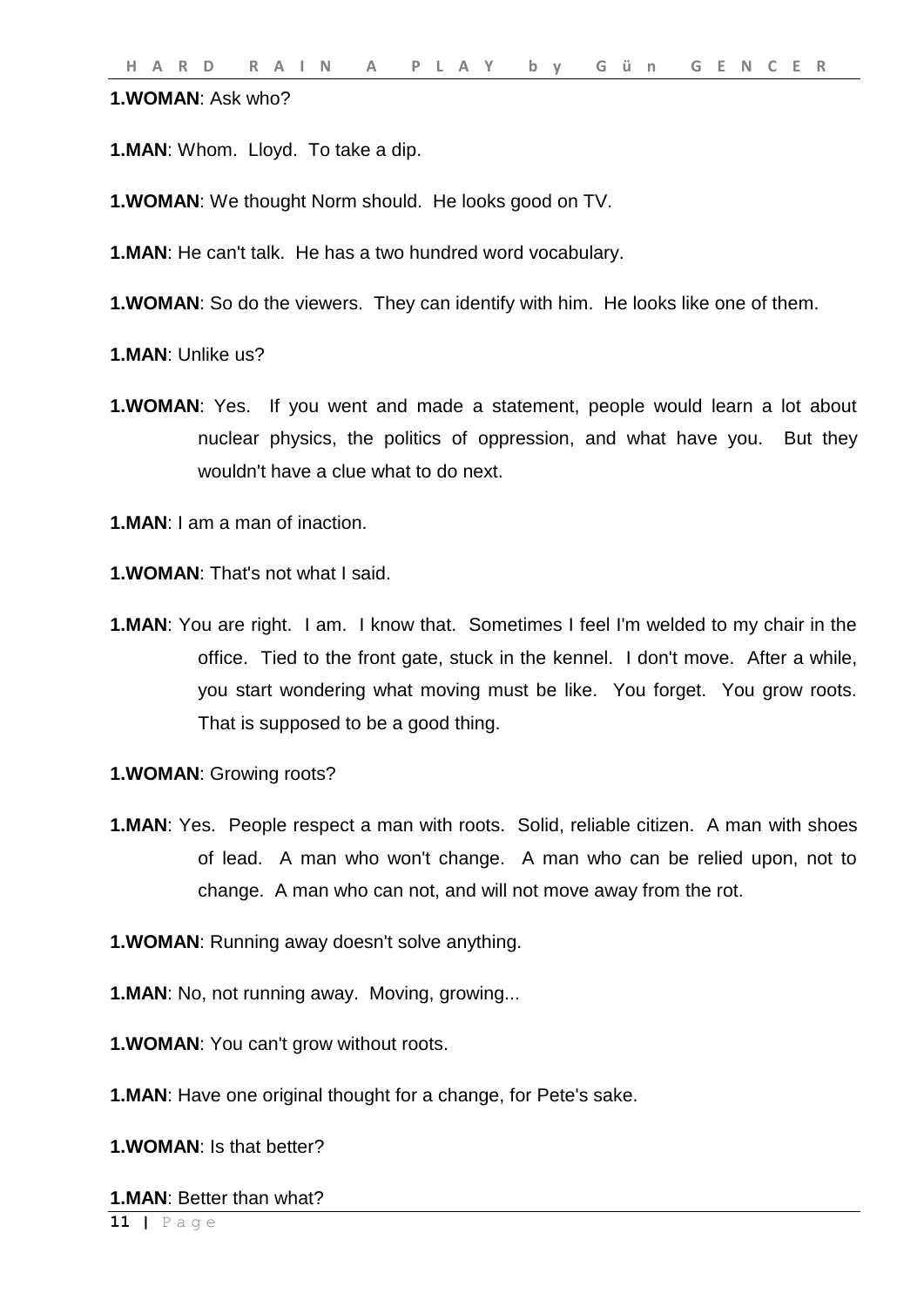**1.WOMAN**: Better than what's been tried and proven to work. Is an original thought that doesn't work better than that?

- **1.MAN**: How can you possibly know it doesn't work, if it's original? The fact that it's original means that it hasn't been tried before. It means that no one knows yet, whether or not it works.
- **1.WOMAN**: There's nothing new under the sun.
- **1.MAN**: Here we go again.
- **1.WOMAN**: If you come up with an off-beat idea which hasn't been tried before, how can you claim that it will work?
- **1.MAN**: Of course there is.
- **1.WOMAN**: What?
- **1.MAN**: New things under the sun.
- **1.WOMAN**: I wasn't talking about that.
- **1.MAN**: You were, before.
- **1.WOMAN**: How can we hope to make any progress if you question every premise, every step...
- **1.MAN**: D'you mean we can, if I don't?
- **1.WOMAN**: What's progress, anyway?
- **1.MAN**: I give up.
- **(SILENCE)**
- **1.WOMAN**: You used to love me.
- **1.MAN**: Are you saying that I don't, now?
- **1.WOMAN**: Do you?
- **1.MAN**: Is that what you're saying?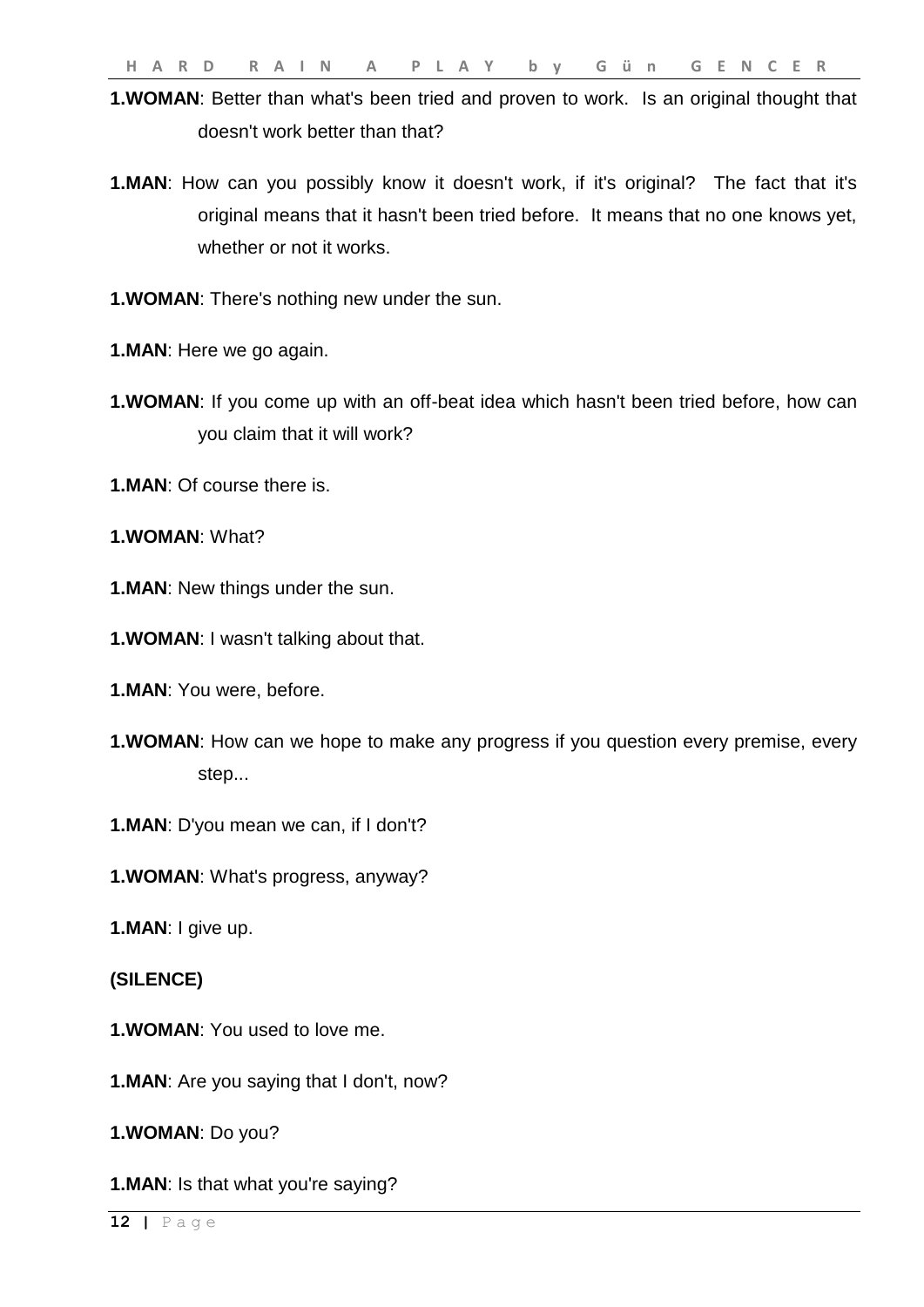**1.WOMAN**: You certainly don't show it, if you do.

**1.MAN**: Through acceptance...

**1.WOMAN**: Yes, through acceptance.

**1.MAN**: Of anything and everything, no matter how stupid...

**1.WOMAN**: Did you always find me stupid, or is it the recent comparison?

**1.MAN**: I'll ignore that.

**1.WOMAN**: You did, didn't you? You've never accepted me as I am.

**1.MAN:** To think that I suggested that self-development course. Now we have the jargon regurgitated at the drop of a hat.

**1.WOMAN**: Acceptance.

**1.MAN**: Of what, for Pete's sake? Of what you are, what you were, what you will become? Anything? Everything? Unconditionally?

**1.WOMAN**: *I* did.

**1.MAN**: What?

**1.WOMAN**: Accept you unconditionally.

**1.MAN**: Yes, until...

**1.WOMAN**: Until you cheated, you lied...

**1.MAN**: What was the alternative?

**1.WOMAN**: You could have told me the truth. You still don't.

**1.MAN**: The absolute truth... Always the absolute, always the unchanging... That's why I felt dead, tied to some petrified image of myself that you once loved. You want me in the freezer. Quality controlled, always the same, don't you? Take out two pieces, stick them in the oven, 375 degrees for twelve minutes. Freezer to oven. Smiles all around. Munch, munch, munch...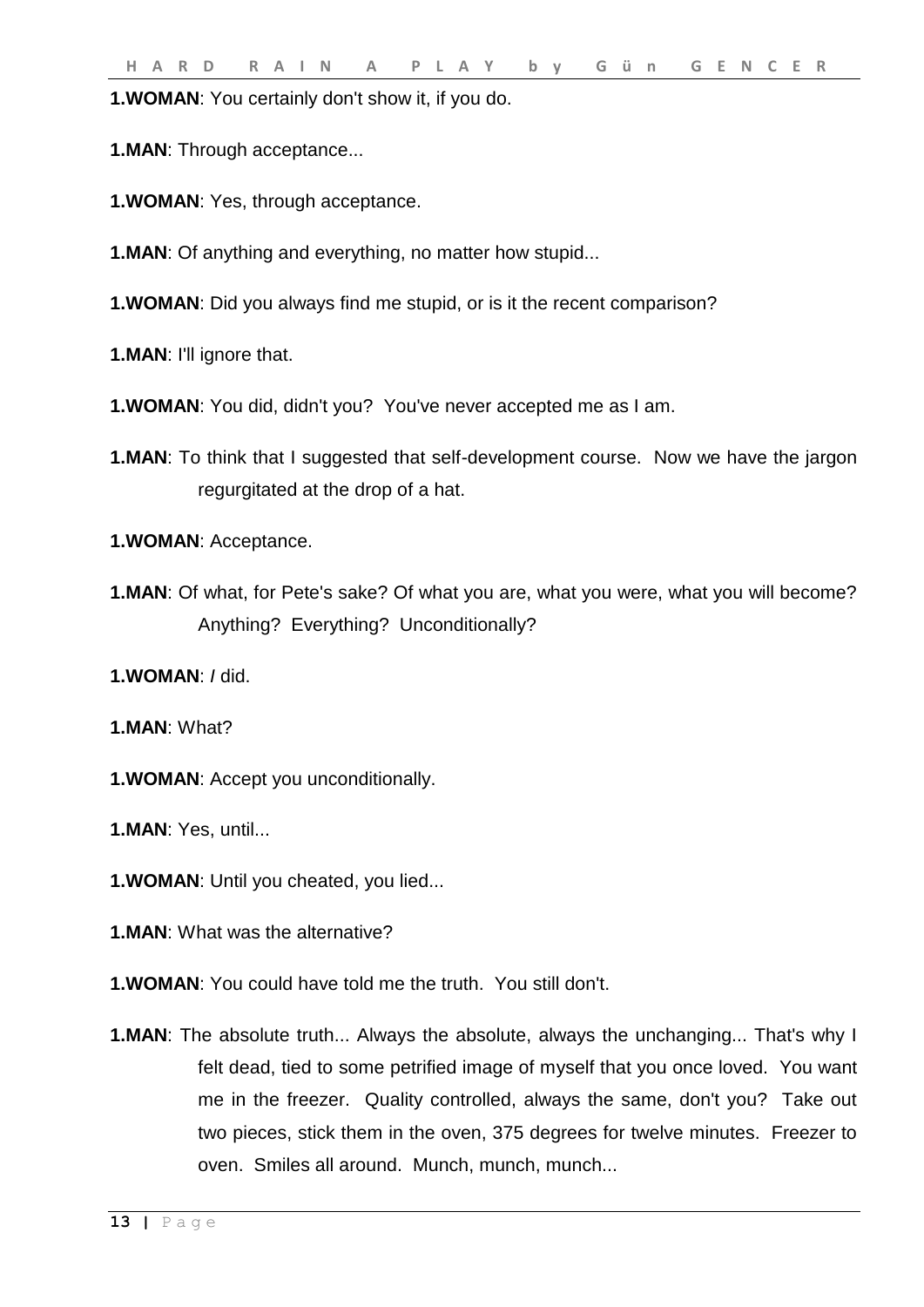**1.WOMAN**: You know, they use radiation now, on fruits and things. To stop them from rotting quickly.

**1.MAN**: Yes.

**1.WOMAN**: I think it's criminal. No one knows what the long-term effects are.

**1.MAN**: Who cares?

**1.WOMAN**: Don't tell me you've lost your social consciousness too, now. That's something we're still supposed to have in common.

**1.MAN**: Yeah, like two horses under the one harness.

**1.WOMAN**: What harness?

**1.MAN**: Why do you think most people don't care, huh?

**1.WOMAN**: But most people do.

- **1.MAN**: Rubbish. They don't care, because they can't see their little lives, their kennels, their circular racecourse changing. Why should they care if they live five years longer by eating radiation-free, organically grown spuds, huh? It is the *auto da fé* syndrome.
- **1.WOMAN**: You mean, people want to kill themselves?
- **1.MAN:** No. But they don't particularly want to keep living, either. It's not the same thing. It's not that they want to die, but they don't feel their lives are worth fighting for, see? It is an act of faith in the system.

**1.WOMAN**: There are millions of perfectly happy people.

**1.MAN**: And they want to keep living the way they do? Consciously?

**1.WOMAN**: Of course they do.

**1.MAN**: Whilst being fully aware of the alternatives?

**1.WOMAN**: What alternatives?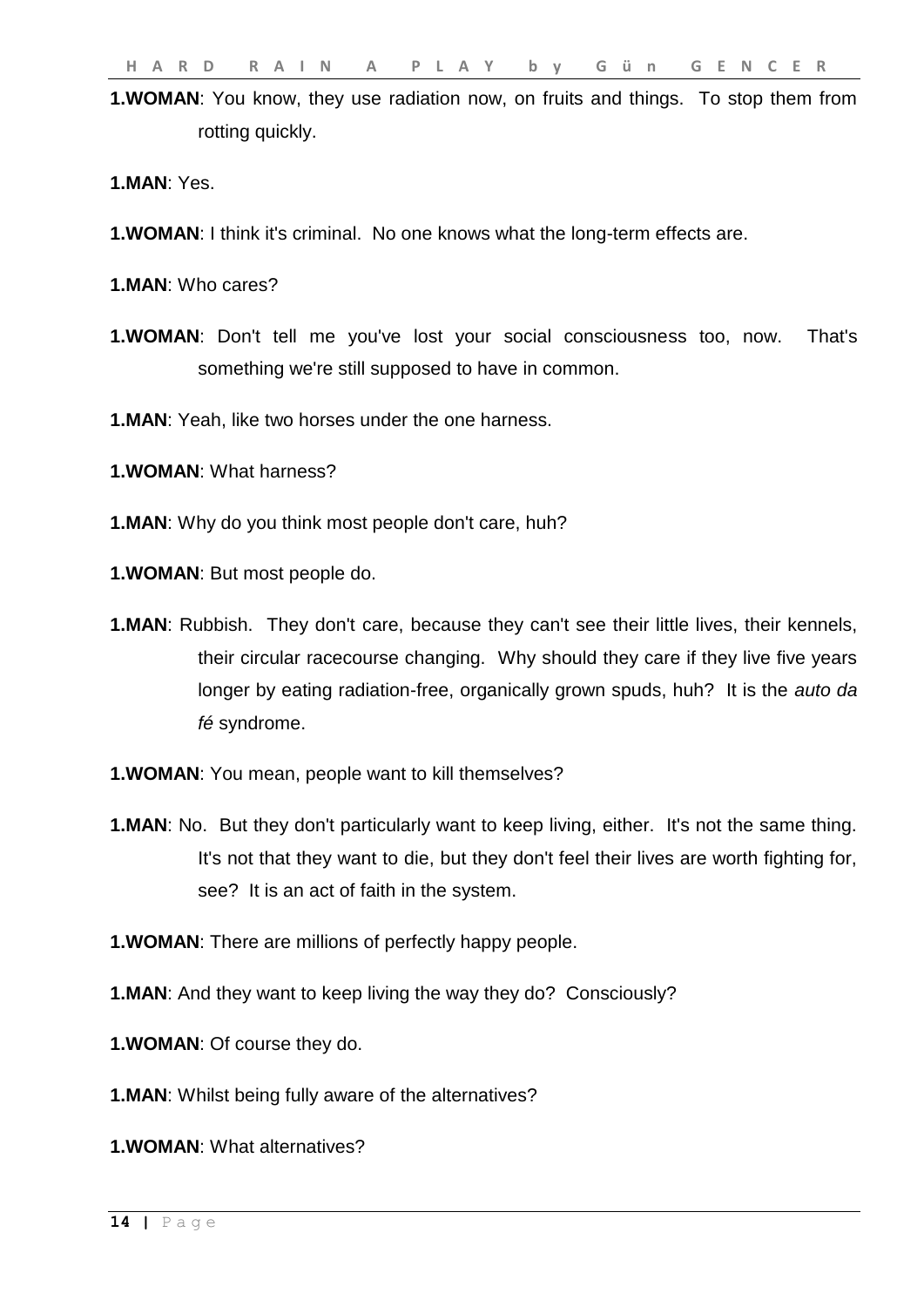**1.MAN:** Yes. Of course they do, don't they? That's why they still support politicians who keep spending zillions on weapons, who screw them whilst the rich get away with murder.

**1.WOMAN**: Consciousness raising...

- **1.MAN**: Yes. I used to say that, didn't I? I don't think I believe in that anymore.
- **1.WOMAN**: What do you believe in?
- **1.MAN**: I don't know. Not anymore.
- **1.WOMAN**: Midlife crisis.
- **1.MAN**: Thanks.
- **1.WOMAN**: Don't sulk. It was a neutral comment.
- **1.MAN**: Yeah.
- **1.WOMAN:** You must be involved. That's the only way. Involved, and working hard for... for whatever.
- **1.MAN**: *Arbeit macht frei.*
- **1.WOMAN**: Don't be cynical.
- **1.MAN**: That's what Herr Chancellor said, right? That's what Stalin said, in Russian, of course. That's what everyone's been saying since the start of time.
- **1.WOMAN**: I'm not talking about work work, but working for some commitment.
- **1.MAN**: Hurrah!
- **1.WOMAN**: What do you want?
- **1.MAN**: Why do you ask?
- **1.WOMAN**: I want to know. Perhaps I can help.

**1.MAN**: You had the chance.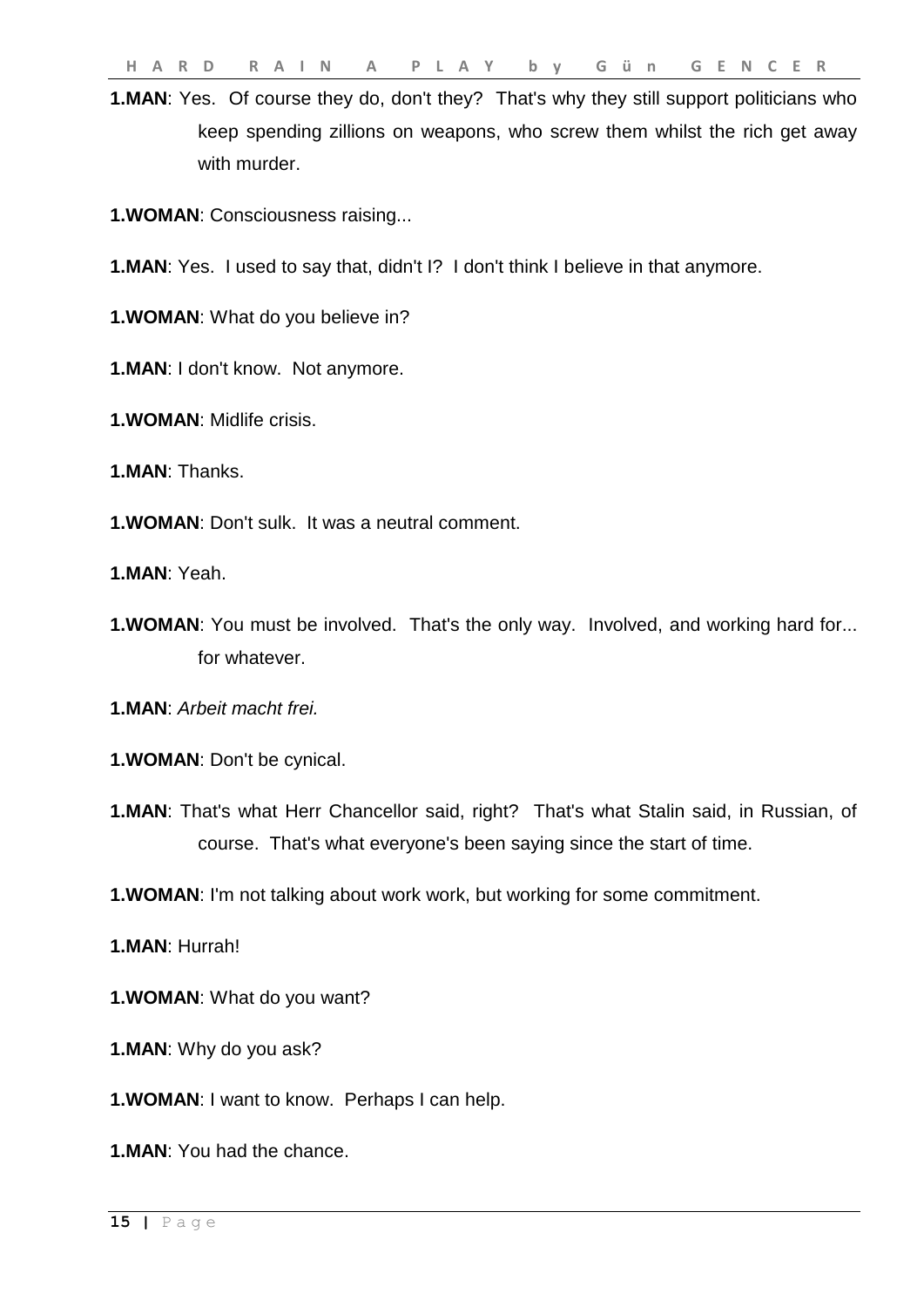**1.WOMAN**: That's your idea of freedom. Happiness for you is just screwing around, isn't it?

**1.MAN**: Your knack to vulgarise everything... You should stand for parliament.

**1.WOMAN**: Would that make you happy? When you were screwing Wendy?

**1.MAN**: Now look...

#### **(A KNOCK ON THE DOOR. 1.WOMAN OPENS THE DOOR. 2.MAN ENTERS AND TAKES A LOOK AROUND.)**

**2.MAN**: G'day. What's up?

**1.MAN**: Hello Norm. Come in. Beer?

**2.MAN**: Yeah. I got news.

**1.WOMAN**: Sit down Norm.

**2.MAN**: No. In a rush. Just have one beer.

#### **(1.MAN POURS A BEER FOR 2.MAN AND GIVES IT TO HIM.)**

**2.MAN**: **(TAKES A BIG SIP)** Got the test results.

**1.MAN**: What test results?

**2.MAN**: The water...

**1.WOMAN**: We heard it on the news.

**2.MAN**: Not that. The private lab.

**1.MAN**: You mean you had the water tested privately?

**2.MAN**: Yeah, to be sure.

**1.WOMAN**: And?

**2.MAN**: It's clear. No problems.

**1.WOMAN**: Shit!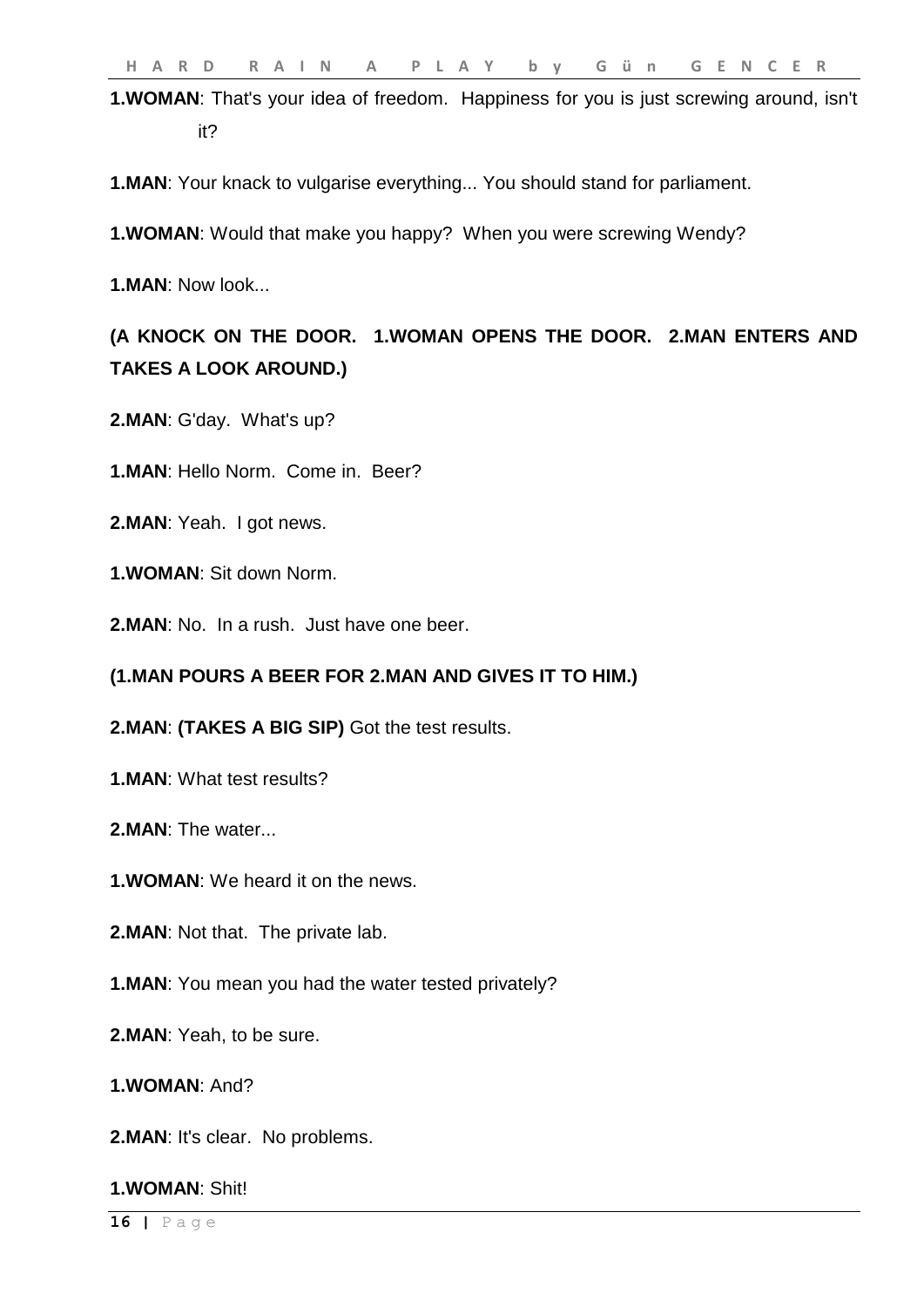#### **2.MAN**: What?

**1.MAN**: That solves it then.

**1.WOMAN**: How stupid can you get? Does Lord...

**1.MAN**: Lloyd.

**1.WOMAN**: Does he know you did?

**2.MAN**: Hang on, hang on. **(TO 1.WOMAN)** What's the problem?

**1.WOMAN**: I told the committee not to.

**1.MAN**: Democracy...

**2.MAN**: If it's clear, that's fine, isn't it?

#### **1.MAN: (STARTS LAUGHING.)**

**1.WOMAN**: **(TO 1.MAN)** Shut up! **(TO 2.MAN)** Does Lord know?

**2.MAN**: No.

**1.WOMAN**: Good. Keep it that way. **(TO 1.MAN)** If this gets out, it's the end. How many people will stay on, how many new people will join in, if this gets out?

**1.MAN**: Never allow facts to interfere with a good argument.

**2.MAN**: Eh?

**1.WOMAN**: You know bloody well what I mean. The issue is not just this leak, just this river. It's the whole bloody nuclear problem.

**1.MAN**: And?

**1.WOMAN**: Oh, do shut up. **(TO 2.MAN)** Was the challenge issued to Lord?

**2.MAN**: Who?

**1.MAN**: Lloyd.

**2.MAN**: The TV people are coming over at about seven.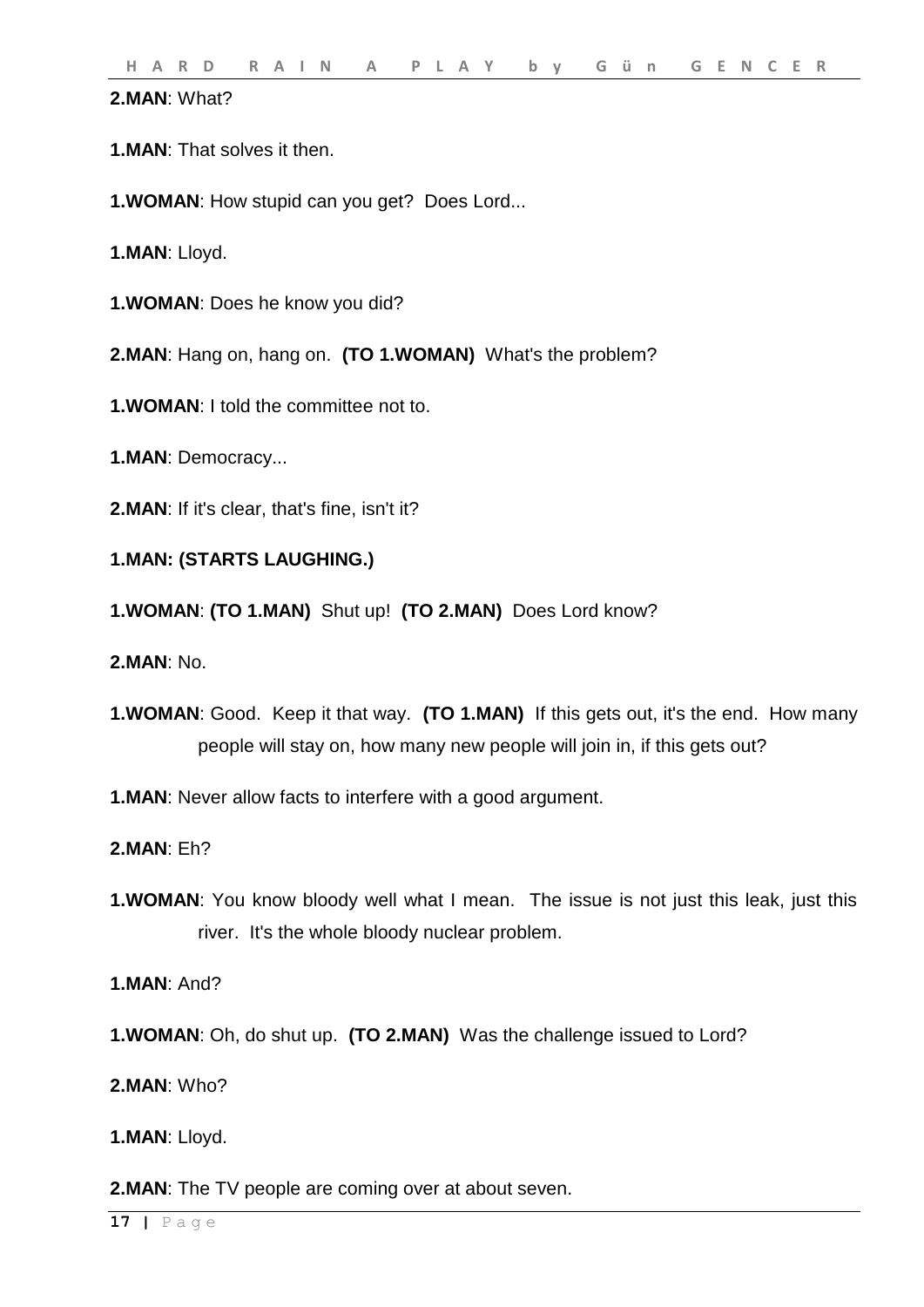**1.WOMAN**: Right. Now Norm, listen. Go on as planned. Challenge... Challenge the manager to take a dip in the water. I bet he won't.

**2.MAN**: The water's OK, Sal.

**1.WOMAN**: He doesn't know that, does he Norm? Not if none of us tell him.

**1.MAN**: I'll go get some fresh air.

**2.MAN**: Hang on, mate. Let's sort this out first.

**1.WOMAN:** He's got the results of the official tests. But being in the bureaucracy as long as he has been, he won't trust them. He will not take that dip. **(TO 2.MAN)** Make sure all the mums are there, with all the kids. Out of the water.

**2.MAN**: But it's clean.

**1.WOMAN**: Now, we don't know that Norm. That test, our test doesn't exist, right? It hasn't been done. And we don't trust the official test.

**2.MAN**: OK.

**1.MAN**: Have you met Lloyd?

**2.MAN**: Yeah. He isn't such a bad bloke.

**1.WOMAN**: I'll ring Wendy.

**1.MAN**: What do you think, Norm?

#### **(1.WOMAN GOES OUT.)**

**2.MAN**: It isn't right, eh?

**1.MAN**: Of course it isn't. We all believe in the cause, right?

**2.MAN**: Lovely beer.

**1.MAN**: Home brew. No chemicals.

**2.MAN**: I'd better be off now. Going sailing with Sarah and the kids.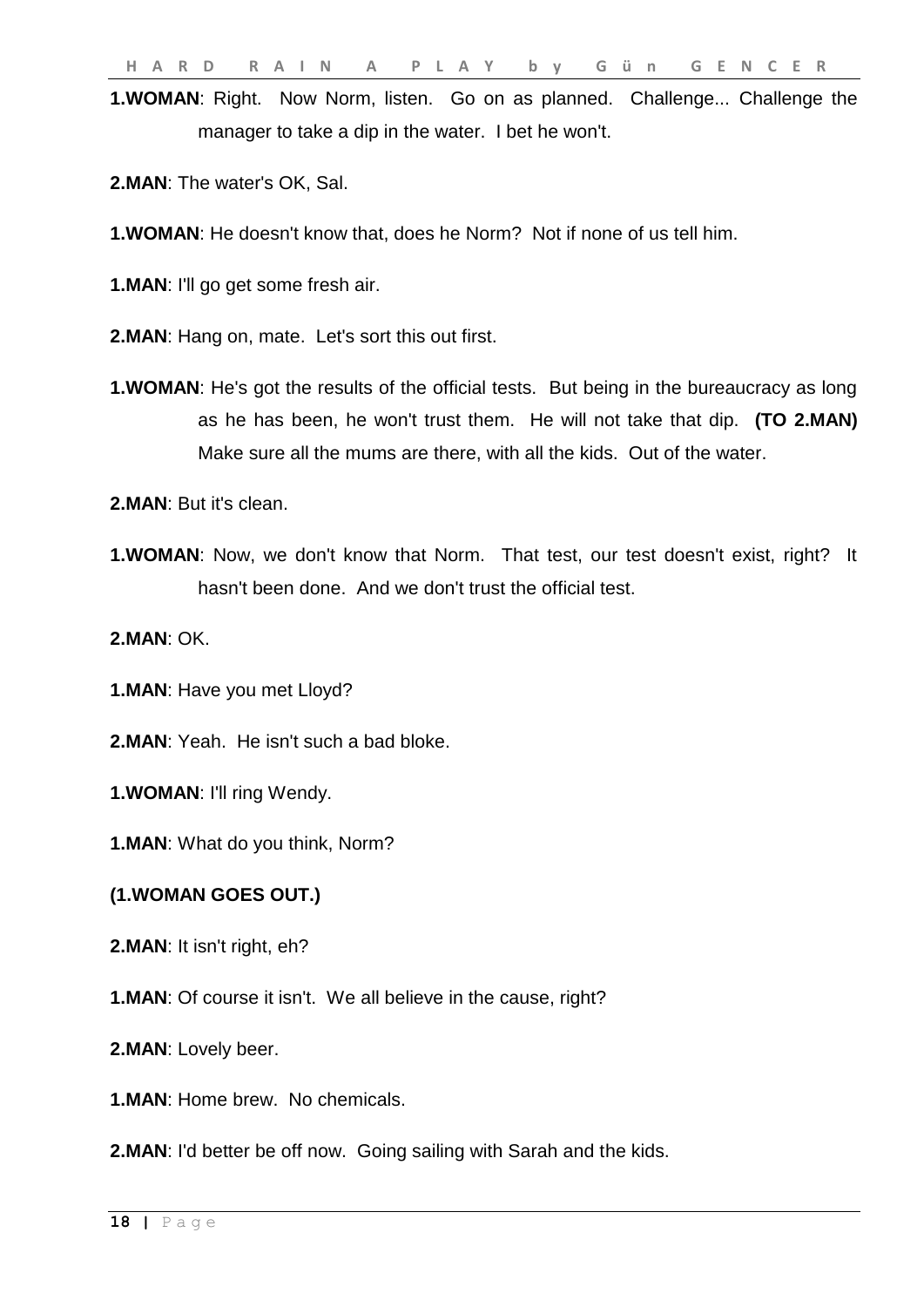**1.MAN**: Who's Sarah?

- **2.MAN**: This new bird. She's great, mate. The kids like her, too. She makes me feel, sort of, good inside.
- **1.MAN**: You always do, anyway.
- **2.MAN**: How're you going with Wendy?
- **1.MAN**: I'm not. It's finished.
- **2.MAN**: Why? You had a good thing going there.

**1.MAN**: I know.

- **2.MAN**: Why then? You know what, mate? You know what your problem is? You try to make everyone happy. You think you know how to make them happy. Well, you bloody well don't. Nobody does. Do you know how to make yourself happy? Just stick to that. That's all you can know.
- **1.MAN**: I guess that's part of it.
- **2.MAN**: You are what you are, mate. If they don't like what they see, bugger 'em. Including Sal.
- **1.MAN**: It's not as simple...
- **2.MAN:** Now, you know I like Sal. I know you like her, too. But... But, look. Are you happy?
- **1.MAN**: I don't know. I guess not.
- **2.MAN**: Well, do something about it mate. I'd better be off now. Make sure you watch the news.
- **1.MAN**: Yeah. Say hello to... Jenny.

**2.MAN**: Sure. See ya.

**(2.MAN GOES OUT. 1.MAN SITS DOWN FOR A LITTLE WHILE, THEN STANDS UP, PRACTISES STANDING ERECT, GOES TO THE WINDOW, WATCHES THE RAIN. HE**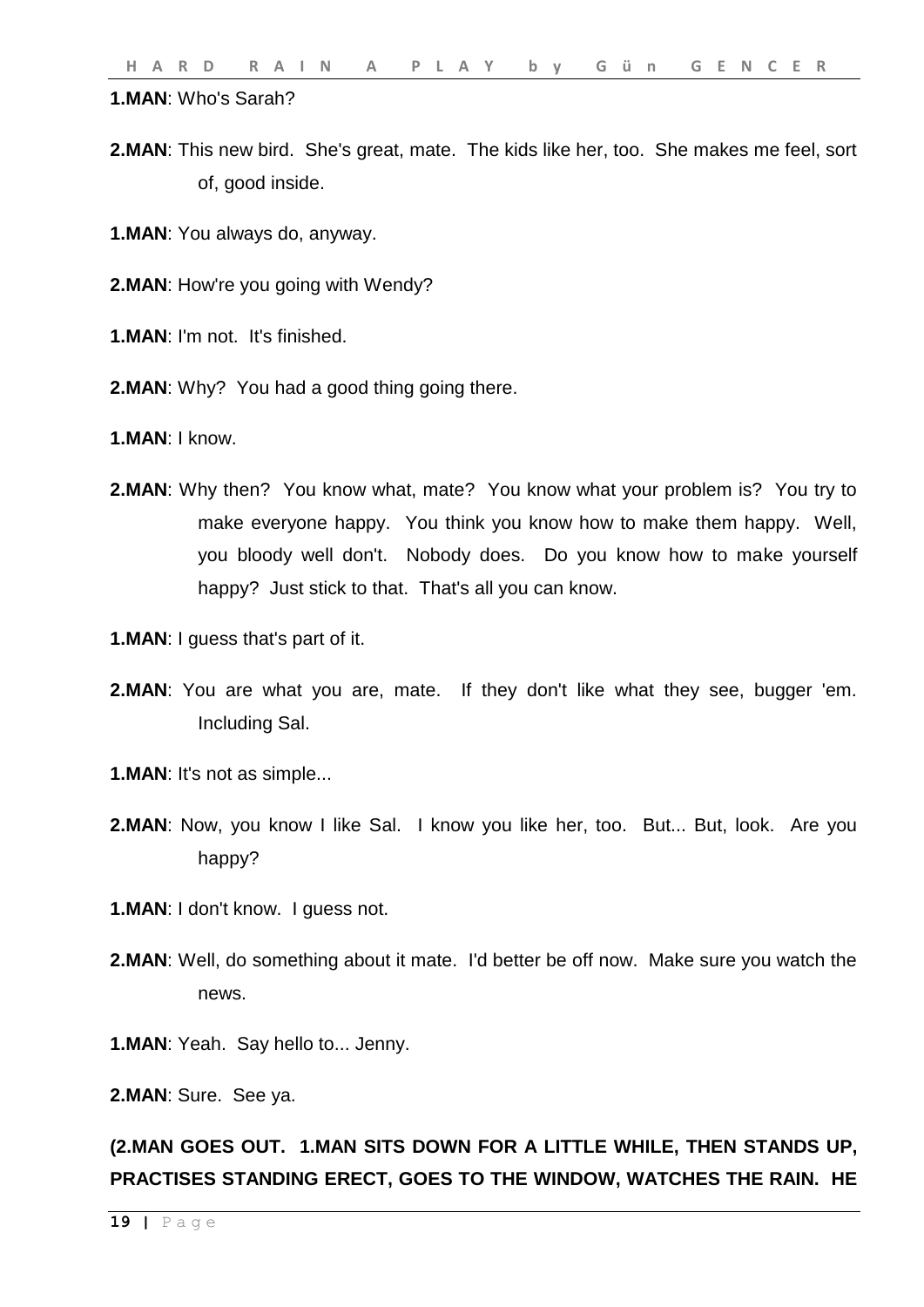#### **PUTS HIS HAND OUT, THEN WIPES HIS FACE WITH HIS WET HAND. A RITUAL ABLUTION. HE LOOKS AT THE CEILING.)**

- **1.WOMAN**: **(COMES IN)** Wendy's coming over. **(NO RESPONSE)** I thought you'd be pleased.
- **1.MAN**: Hmmm?
- **1.WOMAN**: Wendy.
- **1.MAN**: What about her?
- **1.WOMAN**: She should be here in ten minutes.
- **1.MAN**: It's pouring.
- **1.WOMAN**: She has a car.
- **1.MAN**: we don't need the nuclear fallout. This rain will do the job well enough, thank you very much.
- **1.WOMAN**: What are you talking about?
- **1.MAN**: The rain. Never mind.
- **1.WOMAN**: You must be pleased.
- **1.MAN**: I used to like the rain
- **1.WOMAN**: I meant Wendy.
- **1.MAN**: Oh, I don't know.
- **1.WOMAN**: The conquest's over. Is that it?
- **1.MAN**: What conq... What are you talking about?
- **1.WOMAN**: The Don Juan syndrome.

#### **1.MAN**: Me? **(HE BURSTS OUT LAUGHING.)**

**1.WOMAN**: You don't have to be good-looking for that.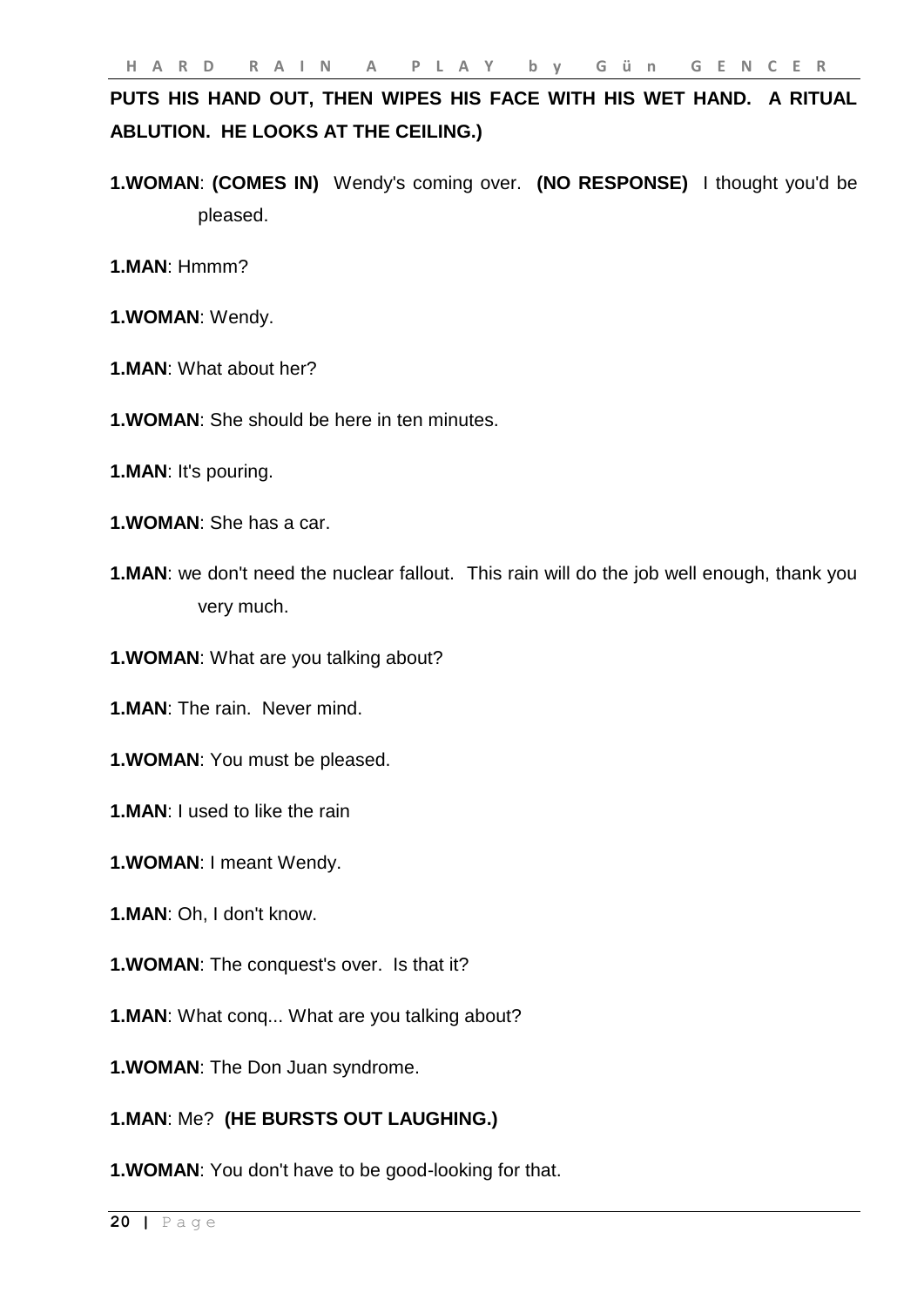**1.MAN**: Thanks.

**1.WOMAN**: Just a joke. I didn't mean to...

**1.MAN**: You never do, do you?

**1.WOMAN**: I'm sorry. I think you are the best looking guy I ever set my eyes on.

**1.MAN**: You must have had your eyes closed.

**1.WOMAN**: What's that supposed to mean? It's only a reflex. I can't help it.

**1.MAN**: I meant you must have had your eyes closed if you think I am the best looking guy you've ever...

**1.WOMAN**: I know what you mean.

- **1.MAN**: You wouldn't know what my face looks like. "Can you give us a description please, madam?", "I'm sorry, all I can remember is that he had a nose... Yes, I'm almost sure he had a nose... And eyes, I think..."
- **1.WOMAN**: That should be a relief. I've seen it more than enough.

**1.MAN**: You never did.

- **1.WOMAN**: Look, what does it matter now?
- **1.MAN**: There must be some explanation.
- **1.WOMAN**: What does it matter?

**1.MAN**: It matters to me.

- **1.WOMAN**: So, *you* keep your eyes open. You know what? That's part of your problem. You never let go, never relax.
- **1.MAN**: You are right there. **(PAUSE)** But I wasn't always...
- **1.WOMAN**: No... You weren't. I remember... That summer...

**1.MAN**: I don't remember.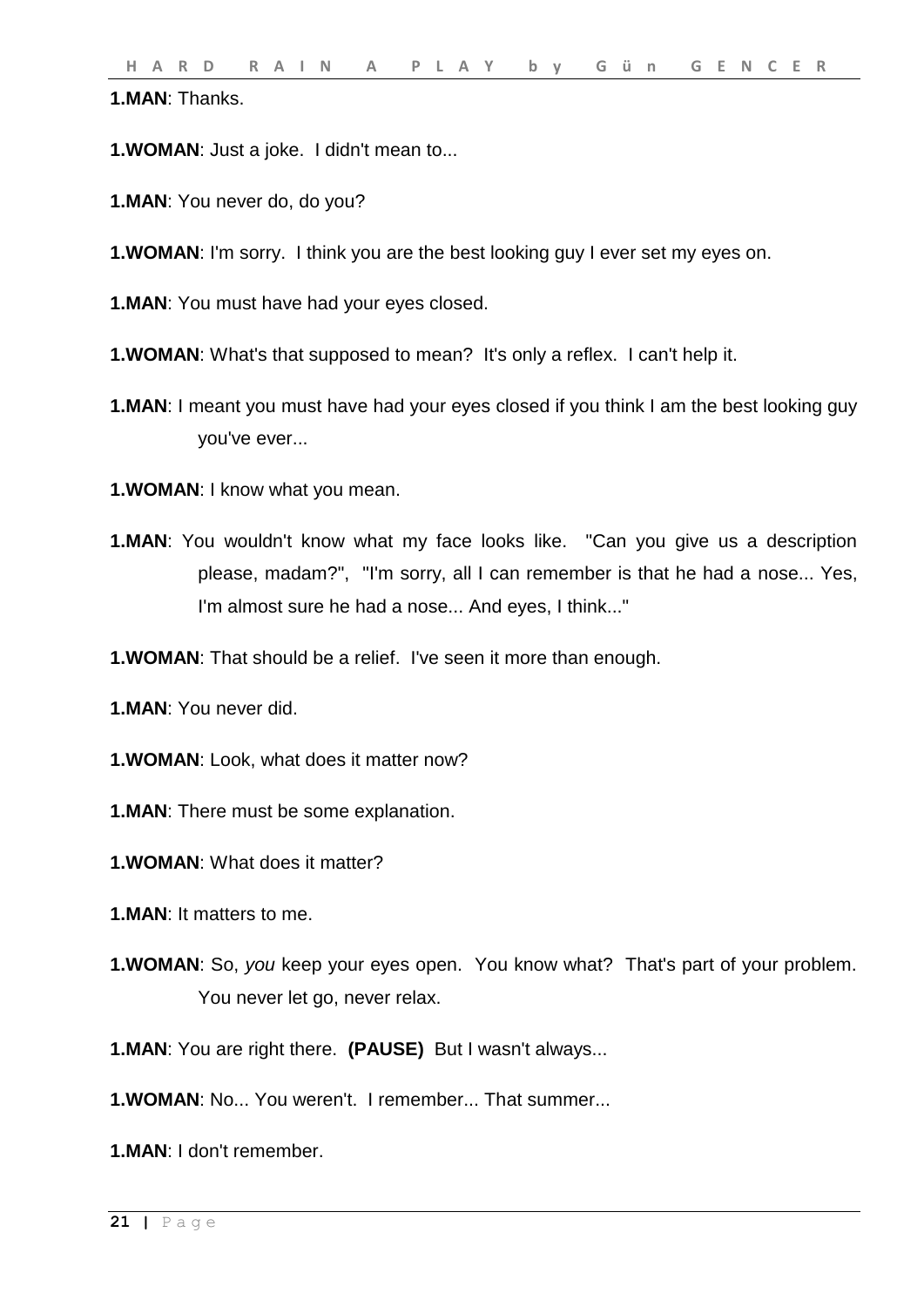**1.WOMAN**: I do. You used to be... I don't know, relaxed. **(PAUSE)** It is over with Wendy, is it?

**1.MAN**: Didn't she tell you.

- **1.WOMAN**: I don't pry.
- **1.MAN**: That's a laugh.
- **1.WOMAN**: I don't.
- **1.MAN**: Except with me.
- **1.WOMAN**: That's different.

**1.MAN**: Yes. Of course. It's different. You own me.

#### **(AS LIGHTS CHANGE, 1.MAN DISAPPEARS AND 2.WOMAN ENTERS)**

**2.WOMAN**: That's enough now. As if it's not bad enough that Russ is dead. Whose idea was it anyway? Whose bright idea was it that Wendy should play my part?

**1.WOMAN**: We're only trying...

**2.WOMAN**: You're all trying to blame me. Norm, you, everyone... All blaming me.

- **1.WOMAN**: Russ is dead.
- **2.WOMAN**: And you're trying to blame me. You always have.
- **1.WOMAN**: Was there anything in that scene...
- **2.WOMAN**: Russ told you all about it, did he?
- **1.WOMAN**: As a matter of fact...

**2.WOMAN**: Yes?

**1.WOMAN**: Yes.

**2.WOMAN**: Just when I was trying to save our marriage.

**1.WOMAN**: There was nothing left to be saved.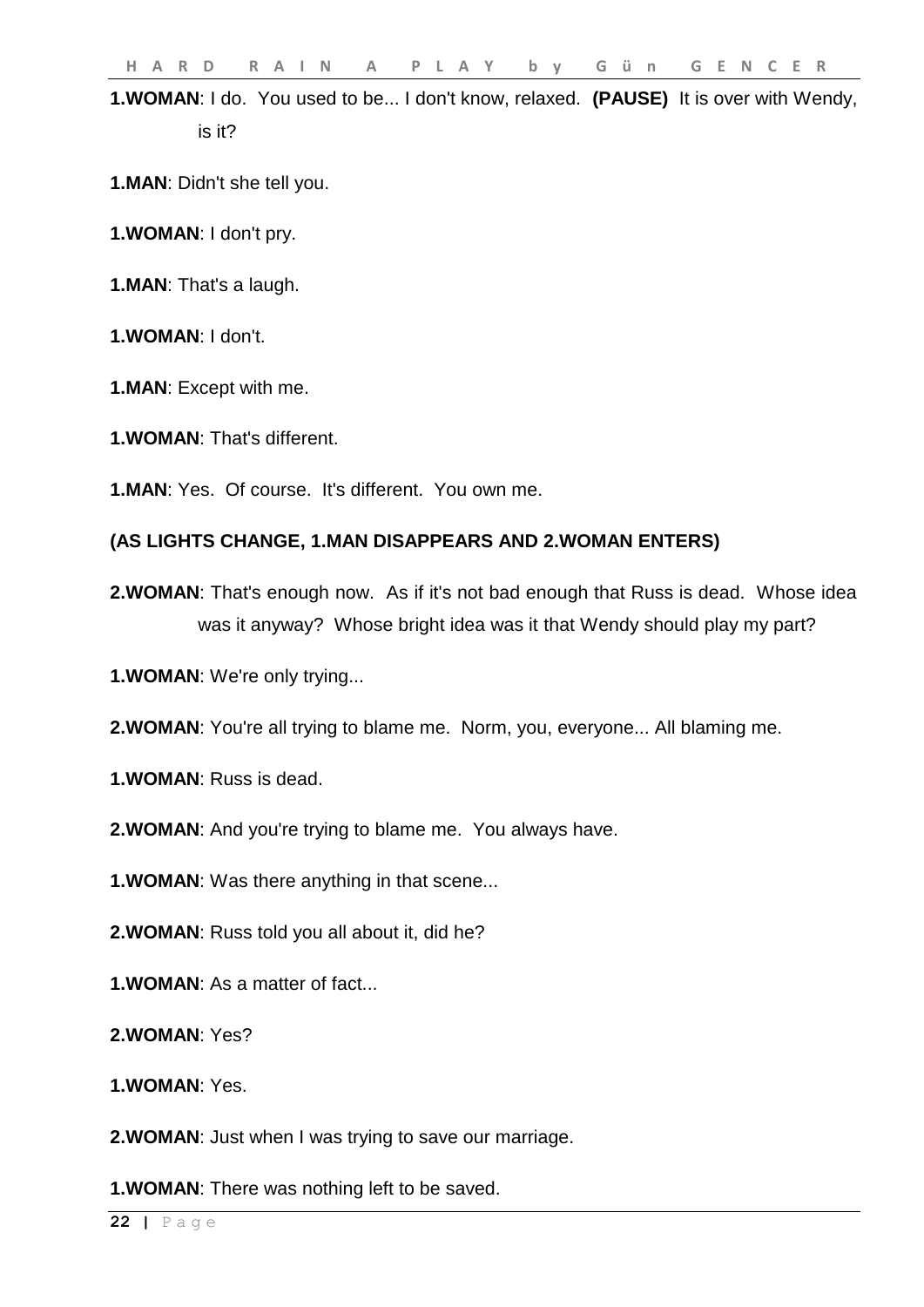**2.WOMAN**: Thanks to you. **(PAUSE)** You made me appear like an idiot in that scene. **(NO RESPONSE)** That's what you always thought about me, isn't it?

- **1.WOMAN**: Be honest with yourself.
- **2.WOMAN**: I loved that man.
- **1.WOMAN**: And he is dead now.
- **2.WOMAN**: Why couldn't *you* do anything about it? **(PAUSE)** God! **(PAUSE)** It was an accident.
- **1.WOMAN**: That's what I've been trying to convince myself since that Sunday. I keep trying.
- **2.WOMAN**: It was. Even *he* is entitled to an accident. Just one thing unplanned, unintentional... One accident...
- **1.WOMAN**: He is dead. For both of us now.
- **2.WOMAN**: I never had him anyway. Not totally.
- **1.WOMAN**: He gave you so much.
- **2.WOMAN**: Oh, he did, did he? And I didn't?
- **1.WOMAN**: Without any fuss...
- **2.WOMAN**: I am his wife. I was.
- **1.WOMAN**: So it was your entitlement. What about me?
- **2.WOMAN**: For you it was only having a good time.
- **1.WOMAN**: Only! Yes, we did have some good times together.
- **2.WOMAN**: When I was at home, knowing that the two of you...
- **1.WOMAN**: Were enjoying ourselves. Yes, I think we both deserved it.
- **2.WOMAN**: Would you accept it, if you were in my position?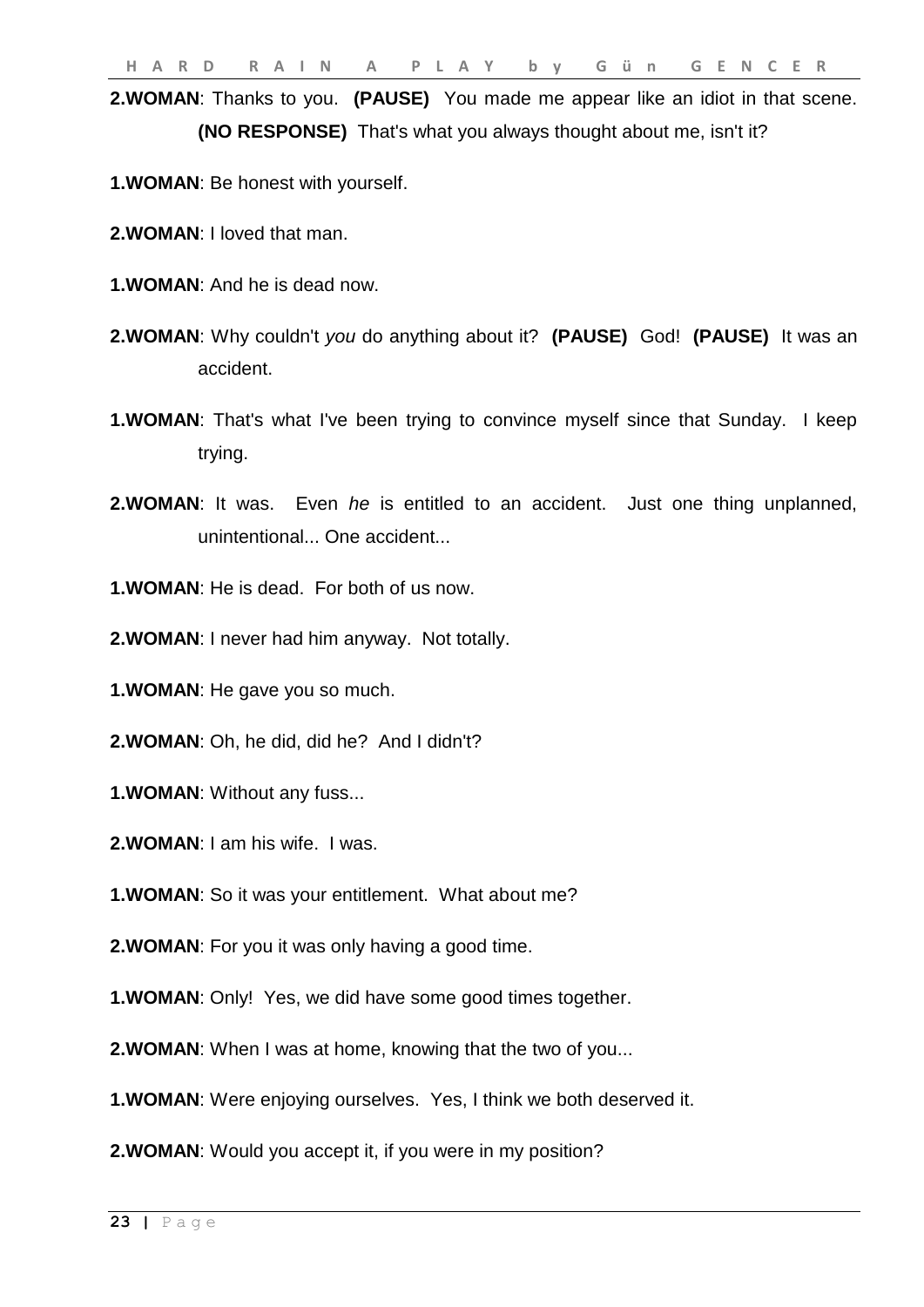**1.WOMAN**: But I wouldn't be. I would not put myself in your position.

**2.WOMAN**: Is that why you broke up? **(NO RESPONSE)** Because you wouldn't accept the responsibility? I know you...

**1.WOMAN**: I don't want to talk about it.

**2.WOMAN**: Of course you wouldn't. **(PAUSE)** Sorry.

**1.WOMAN**: I'll get the drinks. The usual?

**2.WOMAN**: Yeah, thanks. Sorry.

**1.WOMAN**: It's all right. We're all a bit tense.

#### **(AS LIGHTS CHANGE, THE TWO WOMEN DISAPPEAR, 1.MAN ENTERS. HE IS FLYING A KITE.)**

**1.MAN**: No... No, it can't go through the clouds. The clouds are so high. So much higher than our kite. **(PAUSE)** Of course we can build a bigger one. Look how it sways. But a bigger one wouldn't go any higher anyway. **(PAUSE)** No, it wouldn't fly away, I've got the string. **(PAUSE)** Yes, you're right, the clouds must be coming to meet our kite. Look at that one. What does it look like? **(PAUSE)** No. No, you tell me. Look at those ears. **(PAUSE)** A rabbit! Of course. A white, fluffy rabbit. And it's not running away from us, it's not running away from our kite. Maybe it thinks that it's a bird, our kite. A colourful bird, pink and green, with a long tail, swinging in the wind. **(PAUSE)** No, it's not a stupid cloud. It *is* a bird and we made it. Look, it soars. We have to release more string. **(PAUSE)** No, it won't disappear. You have to. If you hold on tight, and not release the string when it wants to go up higher, it'll come tumbling down. **(PAUSE)** Of course it likes us. Well, maybe not me so much, but you... You are the loveliest boy who has ever made a kite. But we must release the string. That's the way. See, it's nodding at you. **(PAUSE)** Why? We don't know what the wind is like up there, do we? We must trust it. When it wants more string, we must let it have it. **(PAUSE)** No, we've got plenty more. **(PAUSE)** Sure. It would be unhappy if we didn't', and come down crashing. **(PAUSE)** No, the wind wouldn't stop it. It can use the wind to climb up, but the same wind can also bring it down. **(PAUSE)** No, it's not a bad wind. Winds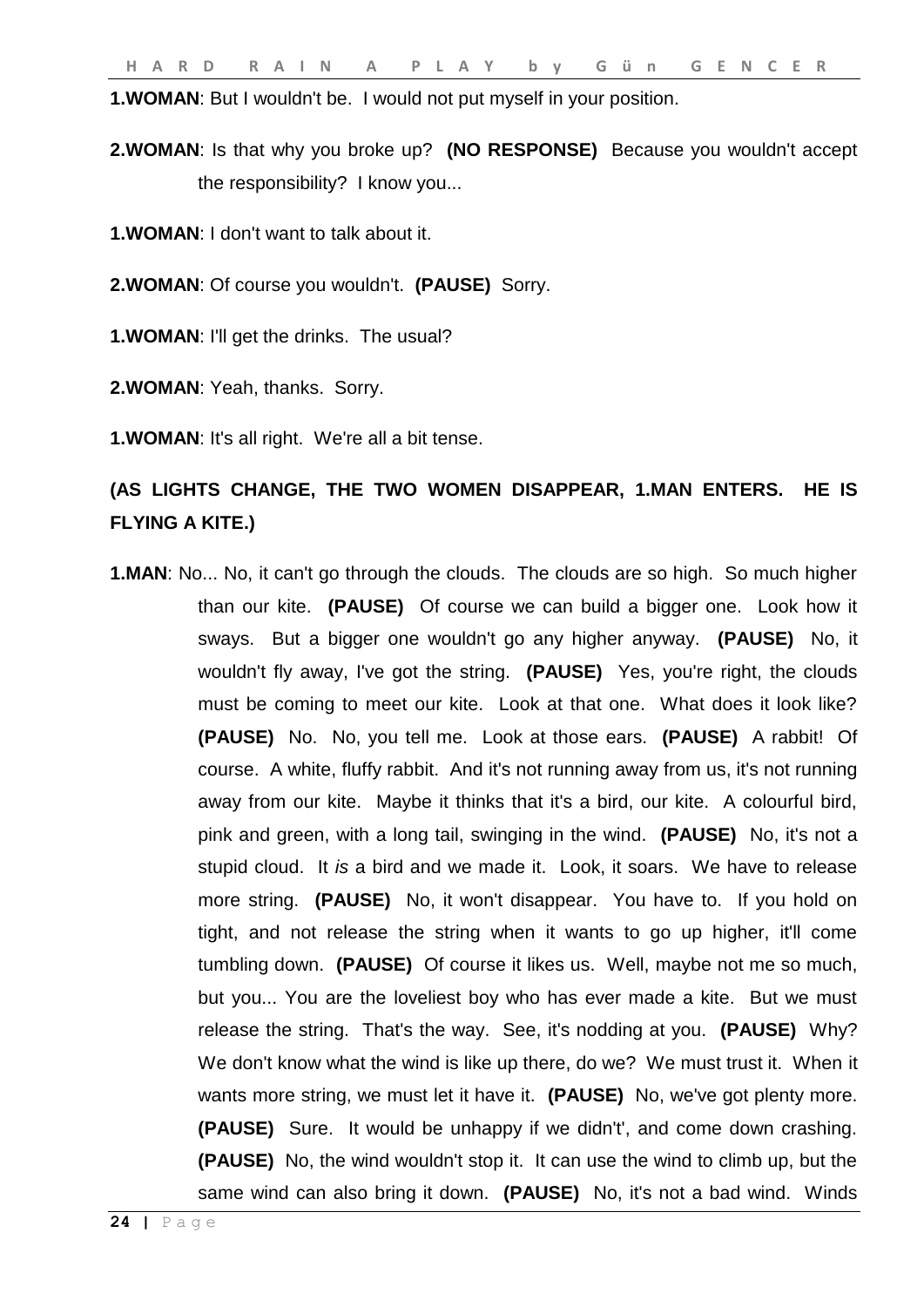are not good or bad. Winds don't think one way or another. They just blow. But the kite decides what to do with that wind, and you must help it. There. See how happy it is. It's going to meet the rabbit. Have you given the kite a message for the rabbit? No, I haven't either. I forgot. Sorry. But the kite would know what to say. Because it is happy. It'll make the rabbit very happy, too. You're not cold, are you? No, it's beautiful weather. Just the right breeze, too. You wish Mum was here?... Hold it, pull it back!... Pull it!... Phew!... That was close. **(PAUSE)** Of course we had to pull it back. It was in danger and needed our help. Look, it feels a lot better now. It knows it can rely on us. We let it go when it wants to, but hold tight to it, and pull it back when it's in danger. You have to be alert all the time. Just because it's a kite, just because it can fly, you shouldn't expect it to take care of itself all the time. **(PAUSE)** You can't just tie the string to a tree and not worry about it. Why? Don't you like your kite? Look at that pretty tail. **(PAUSE)** Getting tired? But you can't have a kite that flies by itself. Well, maybe you could, but it wouldn't be your kite then. No. You must take care of it. **(PAUSE)** But you must let it breathe in the wind, say hello to the rabbit, too. Look, it's changing. It's not a rabbit anymore. Let's see what it'll change into. You know what? I think it feels that our kite left the rabbit, deserted it. It's heartbroken. But it'll pull itself together. Maybe. I don't know, maybe not. Probably not as a rabbit again. **(PAUSE)** No, you can't. It was a rabbit. A fluffy, white rabbit, yes. But that was before. And we loved it, didn't we? **(PAUSE)** No, you can't have it back. You have it. You have it, anyway. How? Don't you remember the rabbit? You have it. In your head. And mine. It's our rabbit. And that's a lot better. Believe me, it is. Nobody can take that away from us, it's our rabbit. Then, some other day, we'll perhaps have a gray cat, a cuddly teddy bear. All thanks to our kite. And it's all ours. **(PAUSE)** So what? It doesn't really matter, does it? Well, if Sean saw it, it's his as well. Oh, come on. Do you have less of it, if Sean saw what we saw? Of course not. It's still there, it's no less. There, in that beautiful head of yours. All there. The fluffy white rabbit. **(PAUSE)** Are you hungry? I have the picnic basket here. We'll climb up the hill. **(PAUSE)** All right, all right, I'll carry you. On my shoulders, all right. But we must bring the kite down first. **(PAUSE)** But I have to, if it's to fly again. Of course I love it as much as you do, but... **(PAUSE)** It can't fly by itself. What if it comes straight down? **(PAUSE)** No, it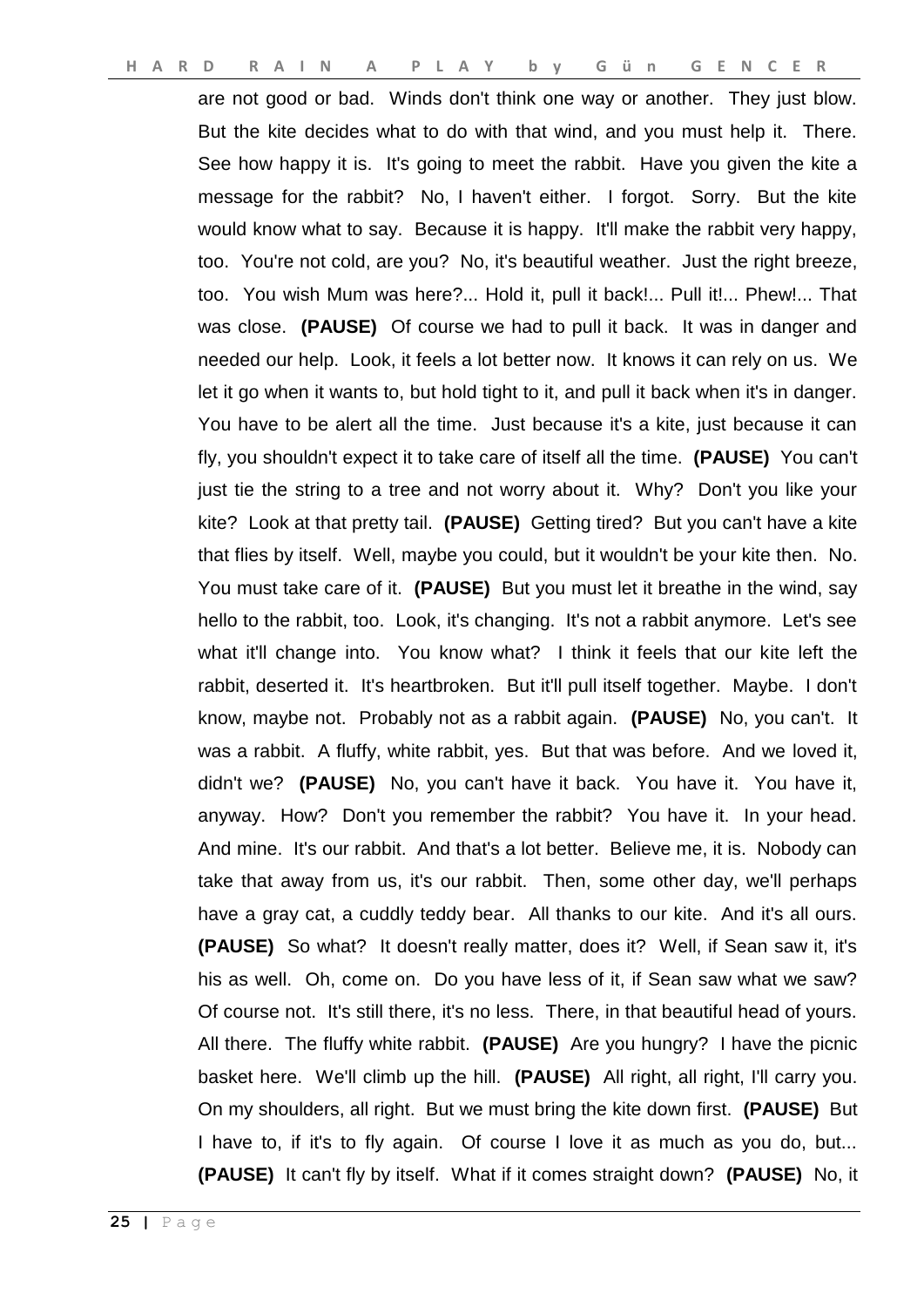won't be the same. It's never the same. **(PAUSE)** Sure we can. But a new one will be a new kite, it won't be the same. Come on, bring it down. Gently now. Right. Make it understand that it's just a rest. That it will fly again. That it needs a rest to fly again. **(PAUSE)** Sleep with it? You don't need to. Just reassure it, make it feel that it's only a rest. **(PAUSE)** Of course it does. Do you think it's easy to keep flying so high, for so long? With all sorts of winds around you? That's the way. Down two pulls, then let go a little. Right. Right. **(PAUSE)** All right, we'll go to the creek. **(PAUSE)** I don't know if that duck is still there. Sure we can find out. That's the way. Careful now. The last bit is the most important. It must not think you're trying to capture it. Gently... With love... That's the way. **(PAUSE)** All right, hop on my shoulder now. Ah, one condition! You must carry the picnic basket. I can't carry both you and the basket. It's not fair. **(PAUSE)** Yes, aren't you smart? Come on now.

#### **(AS LIGHTS CHANGE, 1.MAN DISAPPEARS, 2.WOMAN ENTERS.)**

**2.WOMAN:** I couldn't trust him. No, not that... I'm sure he would have made a very loving father. But, how could I, when he... All right, maybe I wasn't sure either. Running away from responsibility... I don't know. Oh, he always had been a very responsible person, boringly so. Perhaps I felt he'd become even more boring, or I would have... I don't know. I just didn't think we were the right kind of people to be parents. What kind of a world is it anyway, to bring innocent children into, we both used to say. Innocent, helpless little children who may not grow old. Little, helpless creatures that need you for half your life. Your life. My life. This was something we'd agreed on, anyway. It never was a cause for our fights. We had enough fights all right, but what I mean is that children, or rather, the lack of them was never an issue. He was a little child himself, and maybe I loved him as my little boy, and my maternal instincts were satisfied that way. What does it matter? Instincts? Who determines what we should have as instincts anyway? Just because baboons have it?... No, I'm quite positive that the question of children had nothing to do with it. With... His death... It was an accident. I know people keep saying that he never did anything by accident. Always planned, always intended. No surprises, no spontaneity. True. That's what really got to me in the end. The ultimate manipulator. I felt totally naked with him, totally vulnerable. Of course I never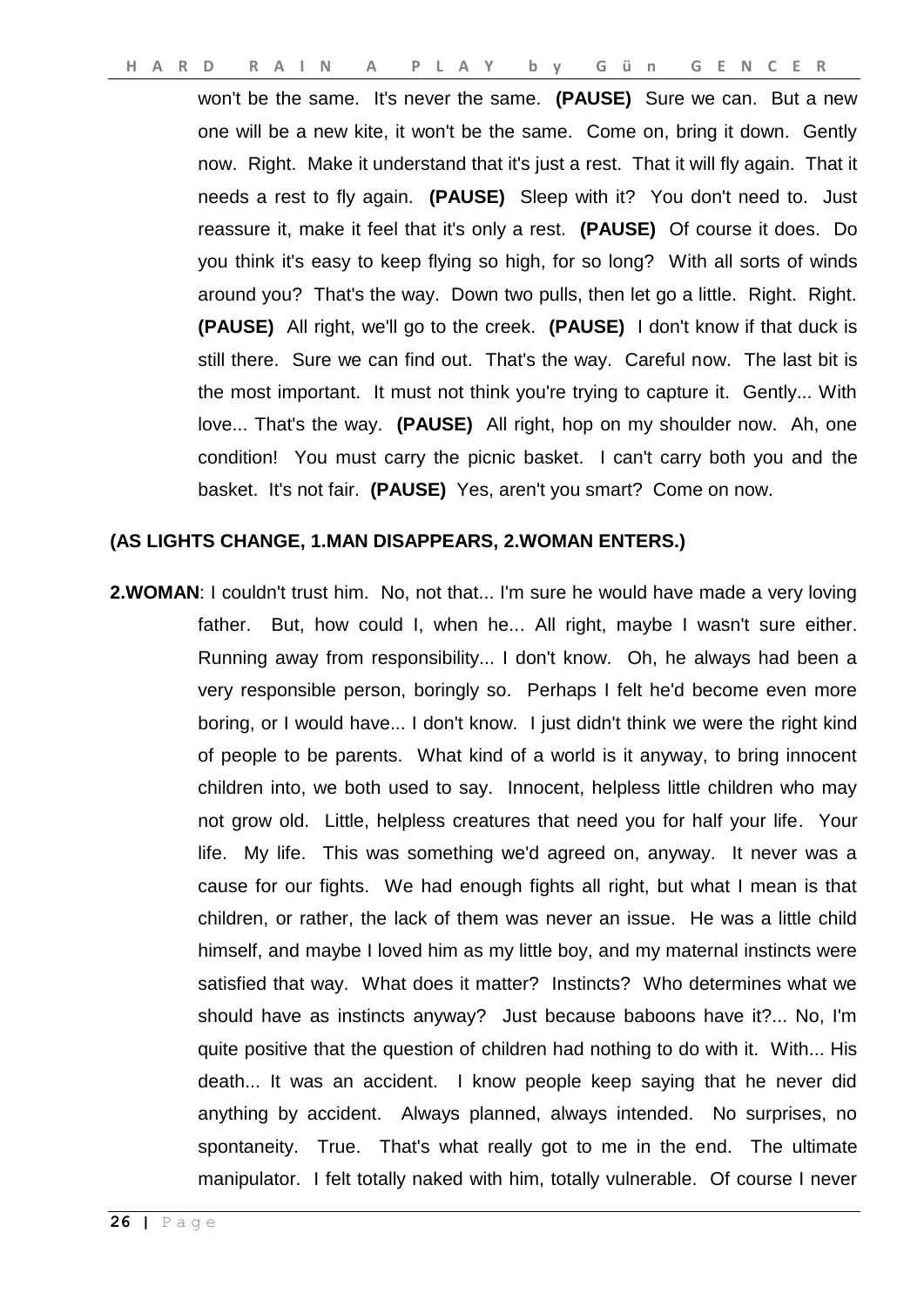accepted it, but deep down I always felt he knew me better than I know myself. And kept planning things, manipulating. Unbearable. What's the use of getting rid of God, if someone else plans the whole thing instead? Might as well have God, at least he is, well, supposed to be, impartial. **(PAUSE)** I can't remember when it snapped. What Wendy showed in the first scene wasn't really that far off the mark. I mean, as far as the relationship goes. Me?... Of course what you saw was as Wendy saw me. Weak, lazy... Lazy to think... That's what he used to say: "Lazy to think", "Too lazy not to use second-hand, cliché emotions". You can make things just too complicated, you know. As Russ does all the time. Did. To me, they're not. They shouldn't be. Well, most things... I mean, if I love someone... If I tell you that I love someone, you understand me, don't you? I don't mean love, as in other things, as in "I love lasagne" or "I love horses", but man and woman... That sort of love. Of course you do. We can't keep arguing about the definition of everything we say. Talking is hard enough as it is. But this was exactly what he kept on doing. The definitions, the rules of the game... They kept changing. I couldn't keep up. I didn't know where I stood. The ground I was standing on was constantly shifting, and there was no predicting in which direction... **(PAUSE)** Wendy was not the problem. Honestly. I know her well. I'd known Wendy for years before I even met Russ. No, I don't feel betrayed by Wendy. It was him. Even sexually. I know for a fact that Wendy's no competition. She's so uptight, so controlled, measured. She always has been. So I felt as if he was trying to insult me. Yes, I did feel insulted more than anything else. Out of spite. He wasn't always like that. He wasn't always spiteful. I can't understand. The change. Why? Why did he have to change? Towards me... He has... There was a warm, loving person there, once. It all changed. I don't know when it started, it was almost imperceptible. Why has he?... You meet someone, you love him, give him everything you're capable of... Then he changes. You are the same. The same loving person. He changes and starts treating you differently, as if it's you who's changed. Aren't the promises, the vows, the contract and all that worth anything? What can one rely on? Trust? Why?

**1.MAN**: **(ENTERS)** It was the search.

**2.WOMAN**: The search? For what?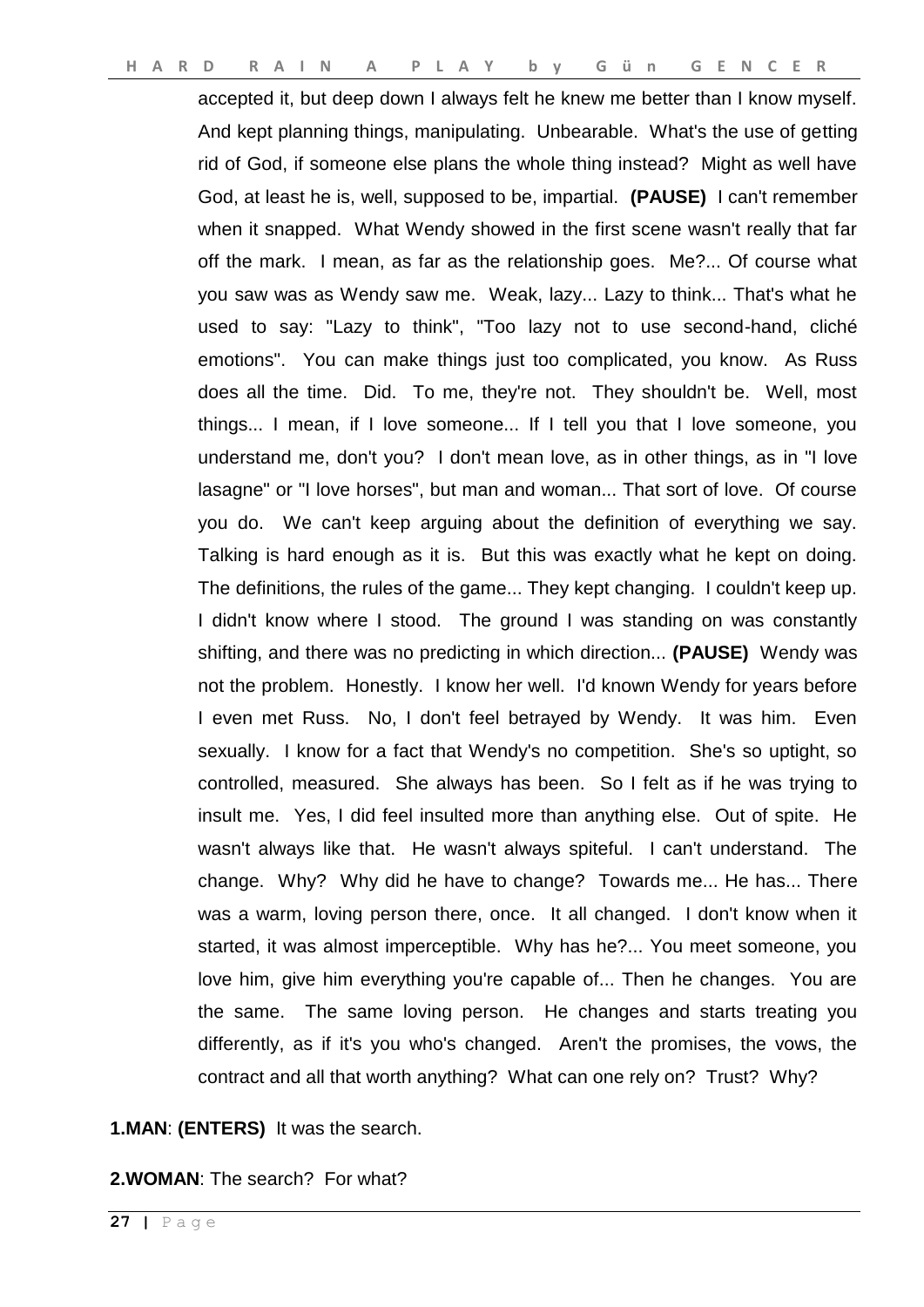**1.MAN**: I don't know. What was there wasn't it, what had become of me, my life... Just wasn't it.

**2.WOMAN**: A loving wife, a home, a good job...

**1.MAN**: Wasn't it.

- **2.WOMAN**: It wasn't children.
- **1.MAN**: No. It was all the things that made us decide against having children. You, me, the world.

#### **-INTERVAL (IF NEED BE)-**

**1.MAN**: It was the Saturday night. We'd all gone to the meeting. **(EXITS)**

**2.WOMAN**: After the meeting supported our proposal, that is, the proposal made by the two women to challenge Lord, to take that dip in the river, he'd stayed on with Norm, to coach him for the TV interview. We were just having drinks, the two of us, waiting for the men to come home.

#### **(1.WOMAN ENTERS WITH TWO DRINKS, HANDS ONE TO THE 2.WOMAN.)**

- **1.WOMAN**: Do you know if it'll be Richard?
- **2.WOMAN**: Richard who?
- **1.WOMAN**: The interviewer?
- **2.WOMAN**: Oh, I guess so. **(TAKES A SIP)** We shouldn't have tried to keep the test secret. He's sure to ask Norm.
- **1.WOMAN**: And Norm will say in his naïve, innocent voice: "No, we never thought of that. That's not our business, is it? Let the Government prove it to us. Prove that it's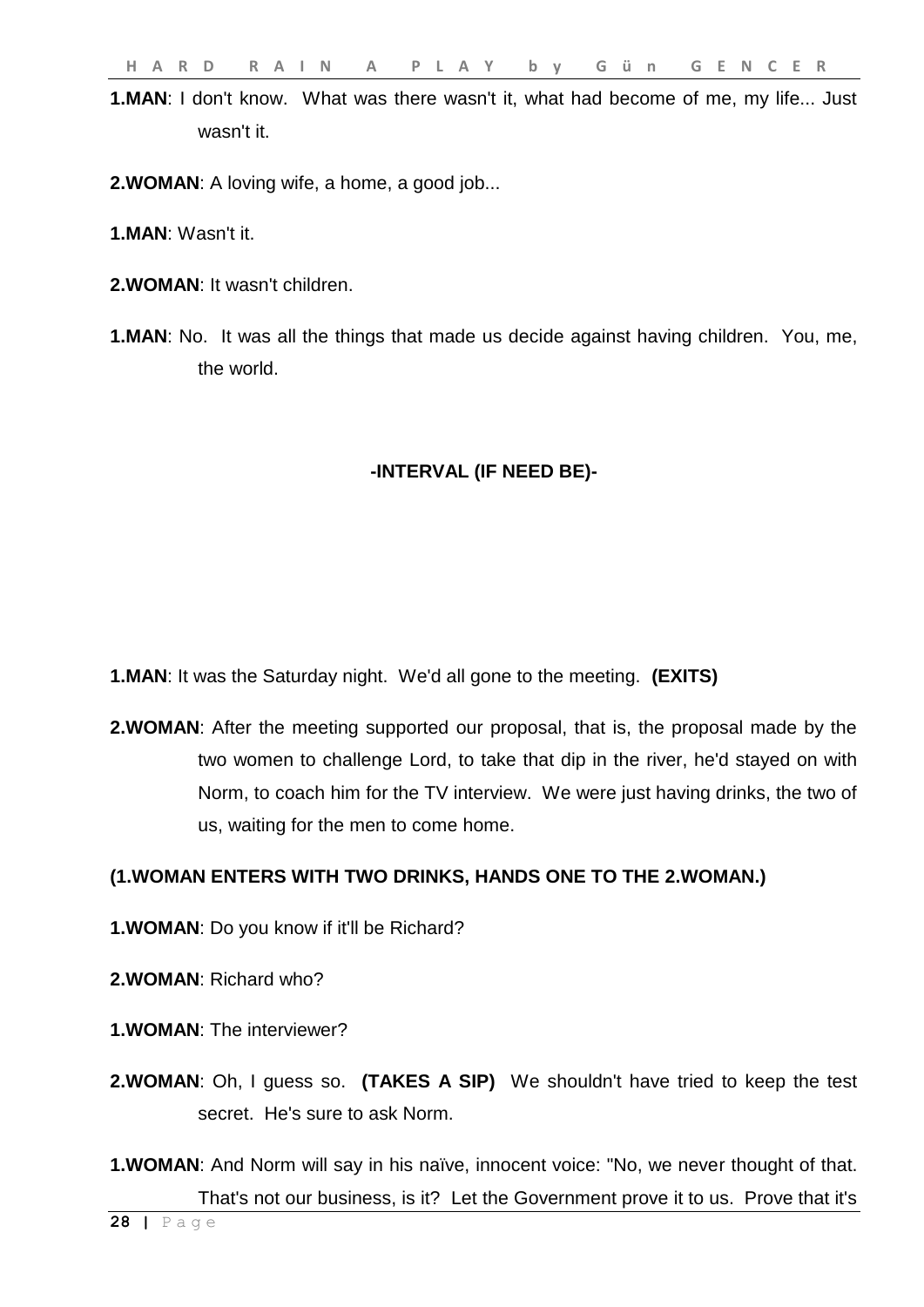clean." It's an unbeatable combination, his beer-gut, ruddy face, and those little twinkling eyes...

**2.WOMAN**: It makes me feel uneasy.

- **1.WOMAN**: For the greater good...
- **2.WOMAN**: That makes me even more uneasy. We've started sounding like politicians.
- **1.WOMAN**: I know it sounds corny, but it *is* for the good...
- **2.WOMAN:** Do you think no politician sincerely believes that? Do you really think that they are all hypocrites? I'm sure some of them would have started like us, out of concern...
- **1.WOMAN**: And look where they are now.
- **2.WOMAN**: Exactly.
- **1. WOMAN:** We're not going into politics, so that's all right for us.

**(SILENCE)**

**2.WOMAN**: His heart didn't seem to be in it.

**1.WOMAN**: Norm's?

**2.WOMAN**: Russ's.

#### **(THEY SIP THEIR DRINKS)**

**2.WOMAN**: How is it going to finish?

**1.WOMAN**: You know that. He'll drown in the river tomorrow, one of us will be killed in a car crash six years later, the other one will live until the ripe old age of eightytwo, and die of natural causes in a nursing home, not far from here. As for Norm... I don't know, it's hard to keep track of all the little Normas and Normans...

#### **2.WOMAN**: Finished?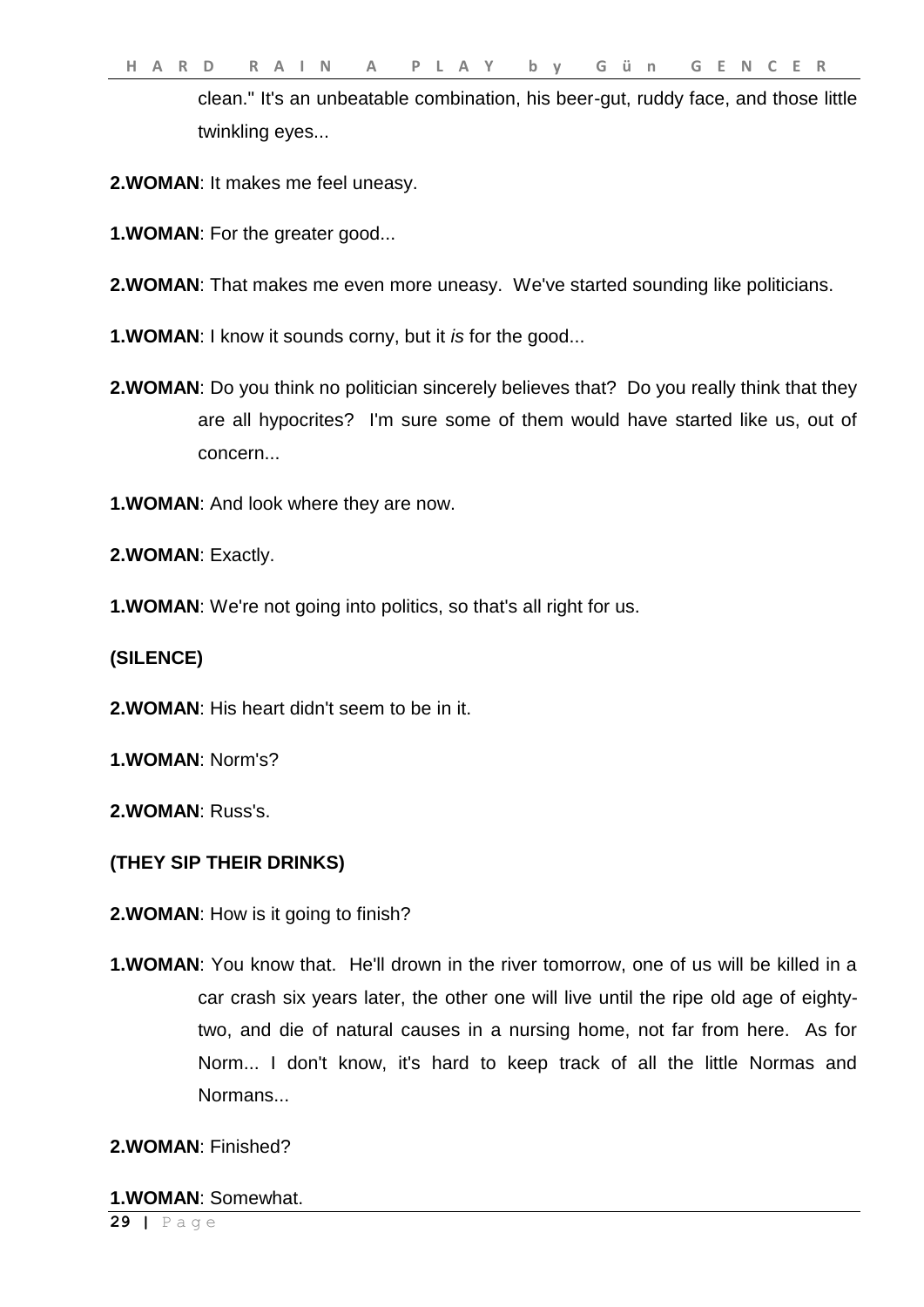**2.WOMAN**: What I meant was...

**1.WOMAN**: You asked me how it's going to finish.

**2.WOMAN**: I meant... Norm's interview.

**1.WOMAN**: Oh.

**(1.WOMAN GOES OUT, GETS FRESH DRINKS, BRINGS THEM IN. THEY SIT DOWN AND SIP THEIR DRINKS.)**

- **2.WOMAN**: How is it going to finish?
- **1.WOMAN**: With Norm challenging Lloyd to take a dip in the river.
- **2.WOMAN**: If he doesn't?
- **1.WOMAN**: He said he would.
- **2.WOMAN**: Who're you talking about?
- **1.WOMAN**: Norm.
- **2.WOMAN**: I meant, if Lord doesn't accept.
- **1.WOMAN**: He'll have to. He's an ambitious little bastard. Career and all that. Three kids. Mortgage, two cars, the lot. He can't afford not to accept it.
- **2.WOMAN**: Norm's met him, has he?
- **1.WOMAN**: Oh, yes. Says he quite liked him. He even said he wouldn't mind taking him to the footie one day. That is the ultimate compliment, coming from Norm. They must be supporting the same team.
- **2.WOMAN**: They're all the same to me.
- **1.WOMAN**: I know.
- **2.WOMAN**: I've been thinking...
- **1.WOMAN**: What?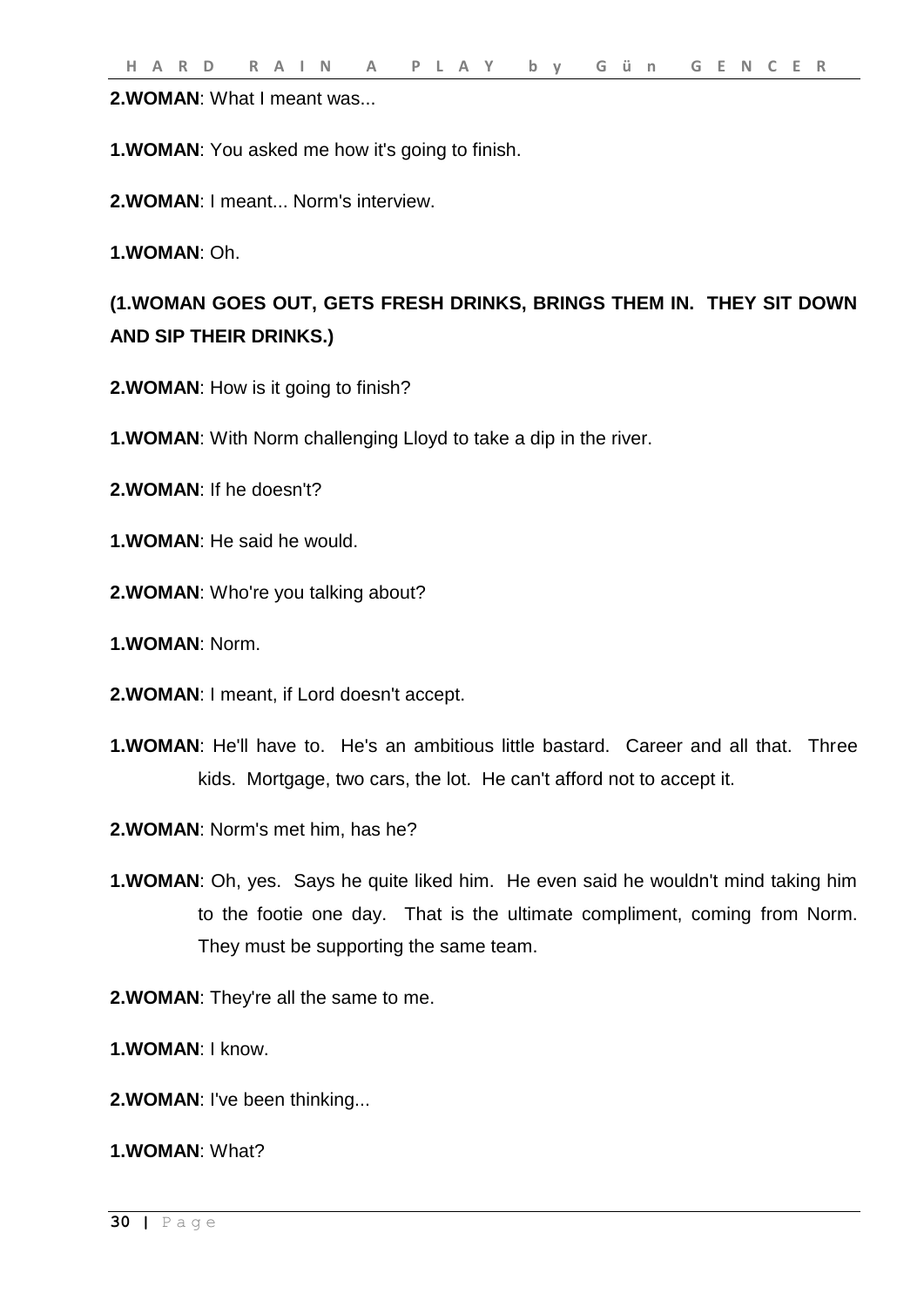- **2.WOMAN**: That Norm challenges him, knowing full well that the water's clean. Do you think he still would, if it was dangerous?
- **1.WOMAN:** I think he would. That's the fascinating thing about him. Norm has a very clear idea about responsibilities. He'd say, "My responsibility is to challenge him, it's none of my business whether he accepts it or not. That is his responsibility. As long as I don't lie." He would not lie. If the water was polluted and Lloyd died, for argument's sake, Norm would still pack his kids into his battered old station wagon and go for a picnic, or fishing, if there is no footie on. He would. As if nothing had happened. He would not get upset, or feel responsible for it. He'd get up at five the next morning as usual and do his regular three mile swim.
- **2.WOMAN**: I guess it's healthier that way.
- **1.WOMAN**: I met him when he was still at the paper. Norm was involved in this strike, you see, and I was going there to interview someone. I thought at the time that I had picked him from the crowd. I was really proud of my choice. He didn't mince words, and it was an excellent interview. Norm told me later that he had planned it all. He'd found out that I was going, what time I was going to be there, coming from which direction...
- **2.WOMAN**: Seriously?
- **1.WOMAN**: Seriously. He very innocently let me pick him up.
- **2.WOMAN**: I always thought this was a very female thing.
- **1.WOMAN**: There *is* something feminine about Norm.

#### **2.WOMAN**: **(INCREDULOUS)** Norm?

- **1.WOMAN**: No. I don't mean that way.
- **2.WOMAN**: **(LAUGHING)** Norm...
- **1.WOMAN**: **(JOINS IN THE LAUGH)** No, the way he thinks, or perceives rather...

#### **2.WOMAN**: What about in bed?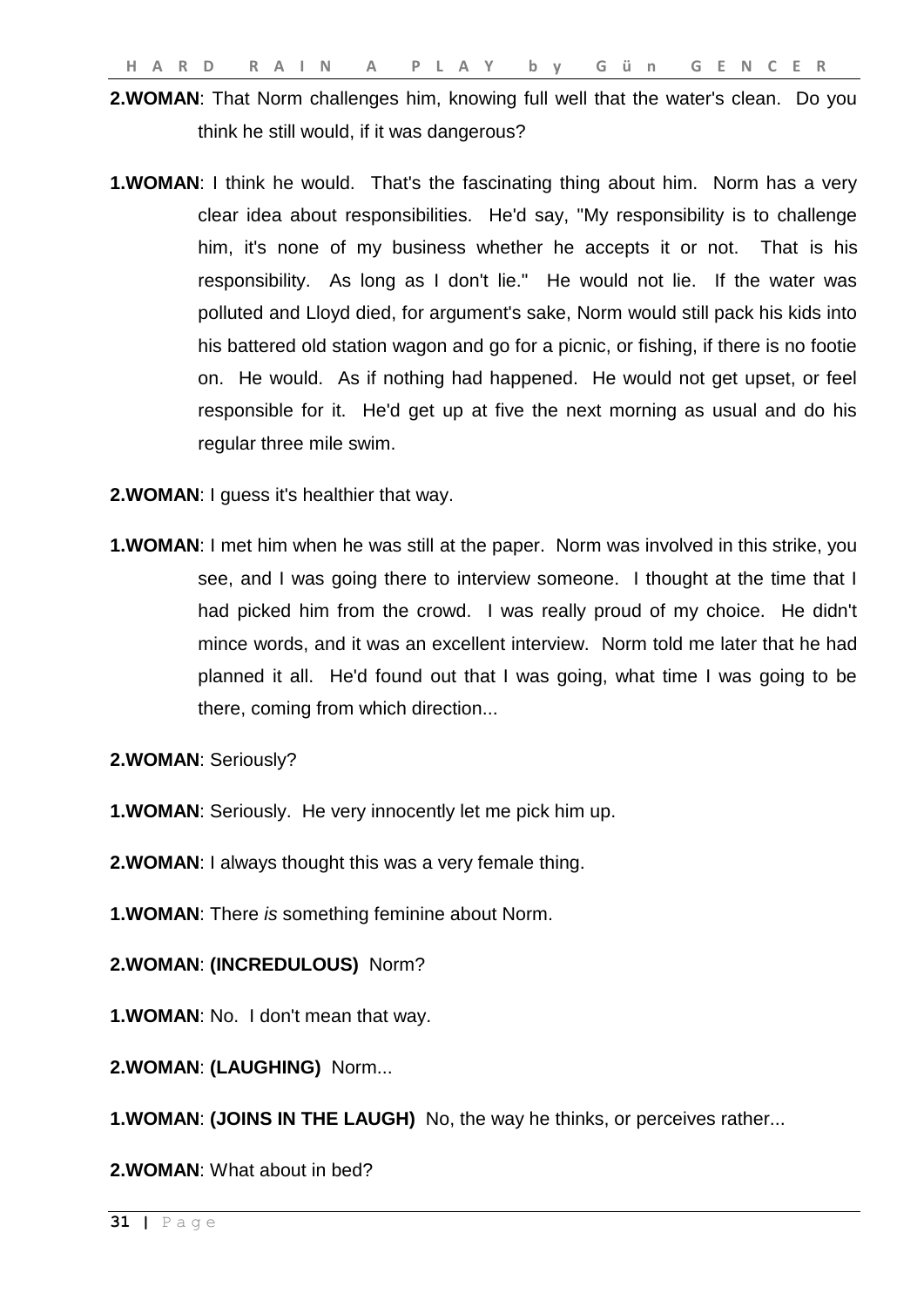**1.WOMAN**: You were always curious, weren't you?

#### **2.WOMAN**: Well?

- **1.WOMAN**: It didn't last very long, you know that. But it was lovely while it did. No hassles, no ego trips. Nice and gentle. In the end i could even tell him straight that I hated his beer-gut, and having to spend all that time with his kids, and wanted to call it quits. I couldn't find too much to talk to him. I don't like union politics, I don't like football, fishing, kids... Not necessarily in that order.
- **2.WOMAN**: You never told me about Norm before.
- **1.WOMAN**: There isn't much to tell. Really.
- **2.WOMAN:** It sounds like you had a good thing going there. For a while. You know, I've never been unfaithful to Russ?
- **1.WOMAN**: You mean you never went to bed with any other man. You did want to, though, with Norm, didn't you?
- **2.WOMAN**: No. Well... Since I wouldn't, I never thought I wanted to. I wouldn't have, if I couldn't. Sounds a bit topsy-turvy, doesn't it?

**1.WOMAN**: It sure does.

- **2.WOMAN**: What I mean is...
- **1.WOMAN**: Fairly obvious.
- **2.WOMAN**: I couldn't...
- **1.WOMAN**: Even want to.
- **2.WOMAN**: What's the use?...
- **1.WOMAN**: If you can't...
- **2.WOMAN**: Wouldn't let myself.
- **1.WOMAN**: Even dreams.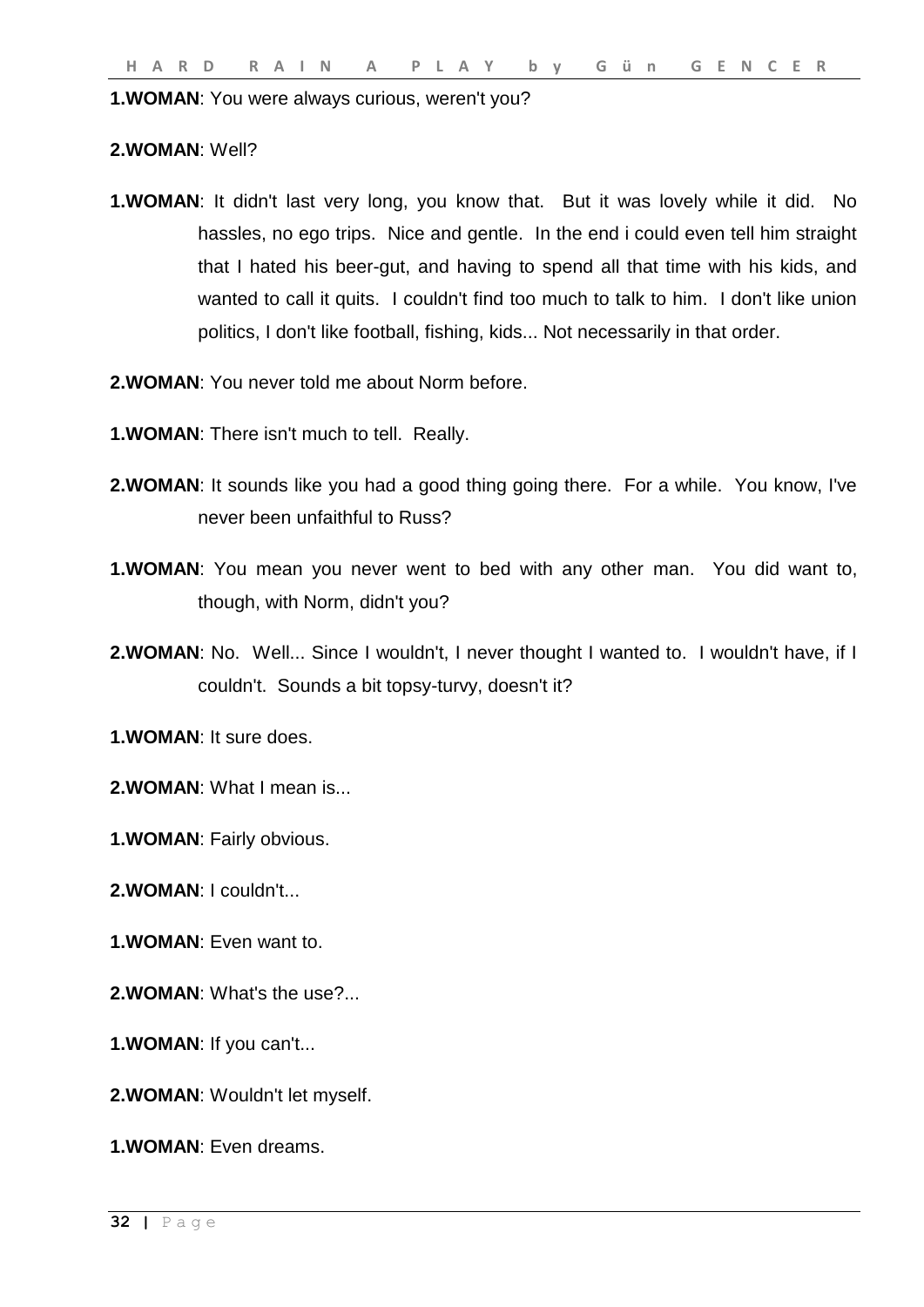**2.WOMAN**: No dreams for me. I won't allow it. What's the use? Although I do, sometimes... Fantasise In bed, with Russ... Funny telling all these to my husband's mistress.

#### **1.WOMAN**: Sal!

**2.WOMAN**: I don't mind. **(PAUSE)** A huge chalice... That's what I imagine myself to be. A huge, earthenware chalice. When he enters me, it keeps pouring... Can't be stopped. The chalice sucks in the whole body. It's like a one-way valve. It opens and shuts in time with every movement he makes. With each movement, more is poured into the chalice, but nothing comes out. The chalice is huge, it's heavy. I sit there, on a kind of altar... It's not like a sacrifice, though... he doesn't die, or bleed, or anything... Just becomes fluid... His whole body... A thick, viscous fluid... Just keeps flowing in with every movement. Keeps flowing in. His hair is the last thing I see. My eyes are around the rim, whizzing. All around the rim, seeing him from every possible angle, yet I can't make out his nose, or eyes... His head, his hair pops in and out a few times. I can sometimes catch a glimpse of the eyes. They're dull, frightful... Then... One last glimpse of his hair, sticky with sweat, all wet and sticky... I contain him. I keep staring into my own eyes... They look smug and sated. No more whizzing. I grow roots into the altar. I contain him, I contain him!

#### **1.WOMAN**: Sal!

**2.WOMAN**: I never really enjoyed sleeping with him. It was all right, but... He is basically a very cold man.

**1.WOMAN**: Rational.

- **2.WOMAN**: Demanding. **(PAUSE)** Is it really over between you two?
- **1.WOMAN**: You always thought this was the problem, didn't you?

#### **2.WOMAN**: Is it?

**1.WOMAN**: I shall not be interrogated.

#### **2.WOMAN**: Tell me!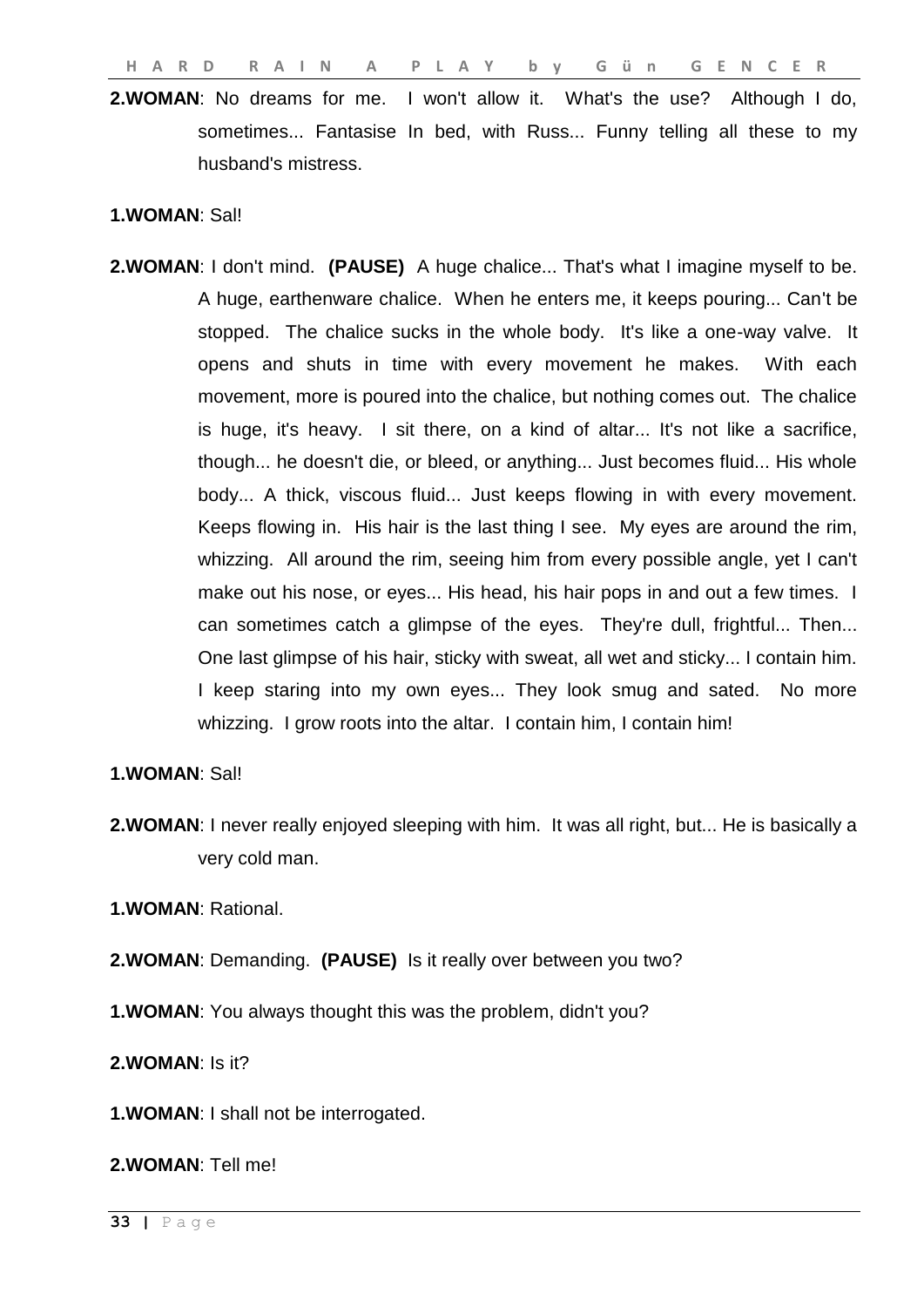#### **1.WOMAN**: Sal!

**2.WOMAN**: I demand to know!

**1.WOMAN**: No!

**2.WOMAN**: Yes or no?

**1.WOMAN**: Yes!

**2.WOMAN**: Is it over?

**1.WOMAN**: Yes... Yes... Yes... **(SHE CAN HARDLY HOLD BACK HER TEARS)**

**2.WOMAN**: Poor Wendy.

**1.WOMAN**: Don't bloody patronise me.

**2.WOMAN**: I'm trying to understand.

**1.WOMAN**: You wouldn't. I can hardly understand myself. Why do we all bloody try to understand all the bloody time? What is there to understand?

**2.WOMAN**: Russ has to. Always. He just has to understand. Even if it destroys him.

**1.WOMAN**: Analysing

**2.WOMAN**: Taking everything apart. Like a child. Pulling toys apart. He pulled me apart, too. Years ago. I never recovered from that. He would have destroyed you, too.

**1.WOMAN**: I wasn't...

**2.WOMAN**: Through himself. Forget it. You've saved your skin. Put back your little springs, your little clips, the tiny cogs, you're as good as new. Good, working condition.

**1.WOMAN**: He pulled himself apart, too. As viciously.

**2.WOMAN**: He'll survive. **(GOES AND RENEWS THE DRINKS, BOTH TAKE A SIP, SHE PUTS ON A RECORD.)** We listened to music for a while. It was fairly late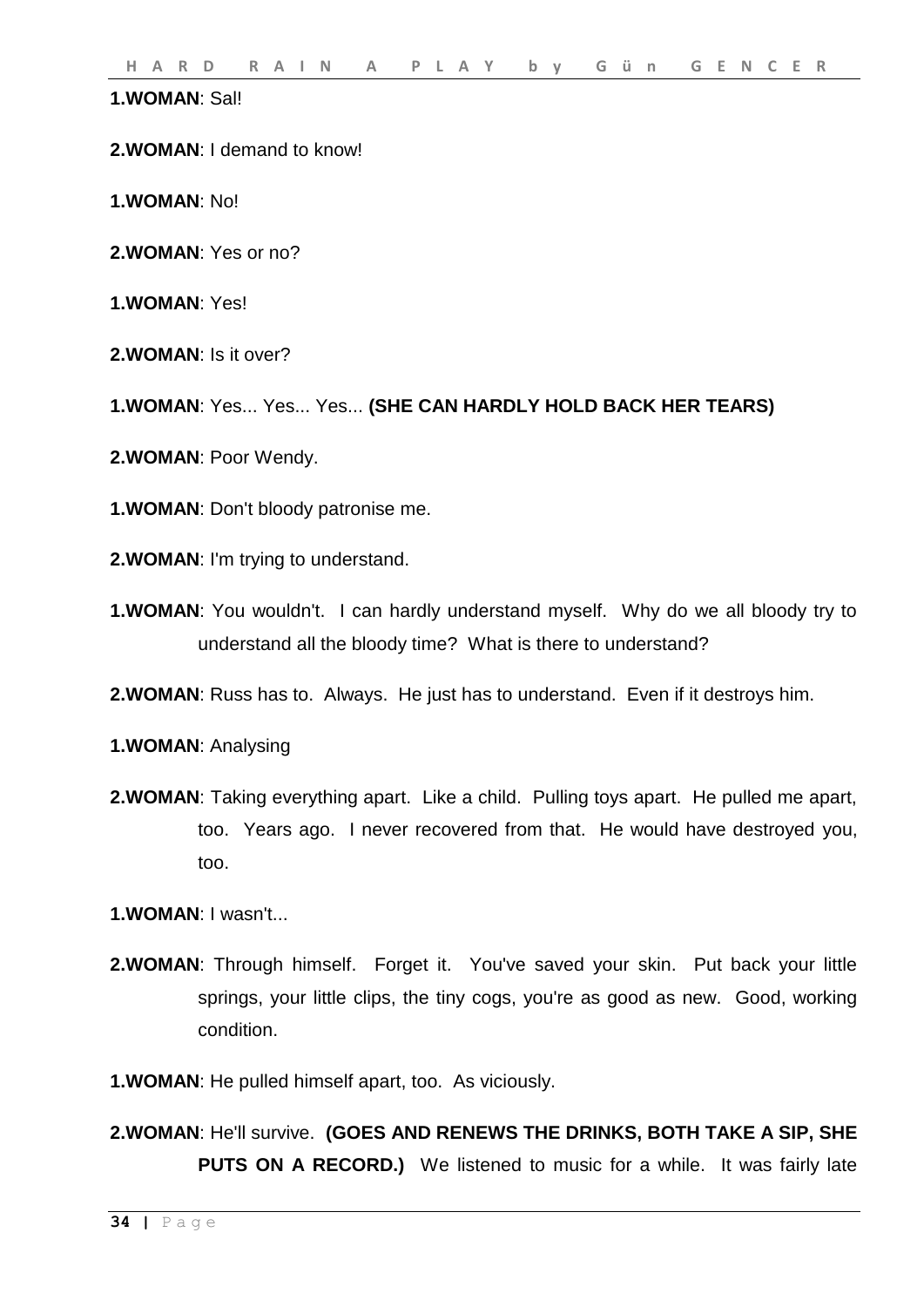when they came back. They were like little kids. They must have drunk the pub dry.

#### **(1. AND 2. MAN ENTER, SINGING, DRUNK AND WET. IT'S POURING OUTSIDE.)**

- **1.MAN**: Bloody Lloyd!
- **1.WOMAN**: Was he there, too?
- **2.MAN**: Bloody oath, he was.
- **1.MAN**: And guess what?
- **1.WOMAN**: He accepted the challenge.
- **2.WOMAN**: He must feel quite a martyr.
- **1.WOMAN**: Bloody dupe!
- **1.MAN**: **(SINGING TO THE TUNE OF `OLD MACDONALD'S FARM')** And a dupe dupe here, and a dupe dupe there, here a dupe, there a dupe, everywhere a dupe dupe...
- **2.WOMAN**: He's been drinking.
- **1.MAN**: Ooo, he's been drinking, has he now? Who may that be, I wonder? Whom might you be addressing, Mother Hubbard? With a chook chook here, and a chook chook there...
- **2.WOMAN**: Oh, really!

#### **(1.MAN STARTS FLAPPING LIKE A CHICKEN.)**

**1.MAN**: Here a chook, there a chook, everywhere a chook chook...

#### **(1.WOMAN JOINS IN AND THEY START SINGING TOGETHER.)**

- **1.MAN/1.WOMAN**: Old MacDonald had a farm, eee-ii eee-ii ooo...
- **1.WOMAN**: Eee-ii eee-ii ooo...
- **2.WOMAN:** Stop it! Stop it! Have you all gone mad? Don't you see what this means?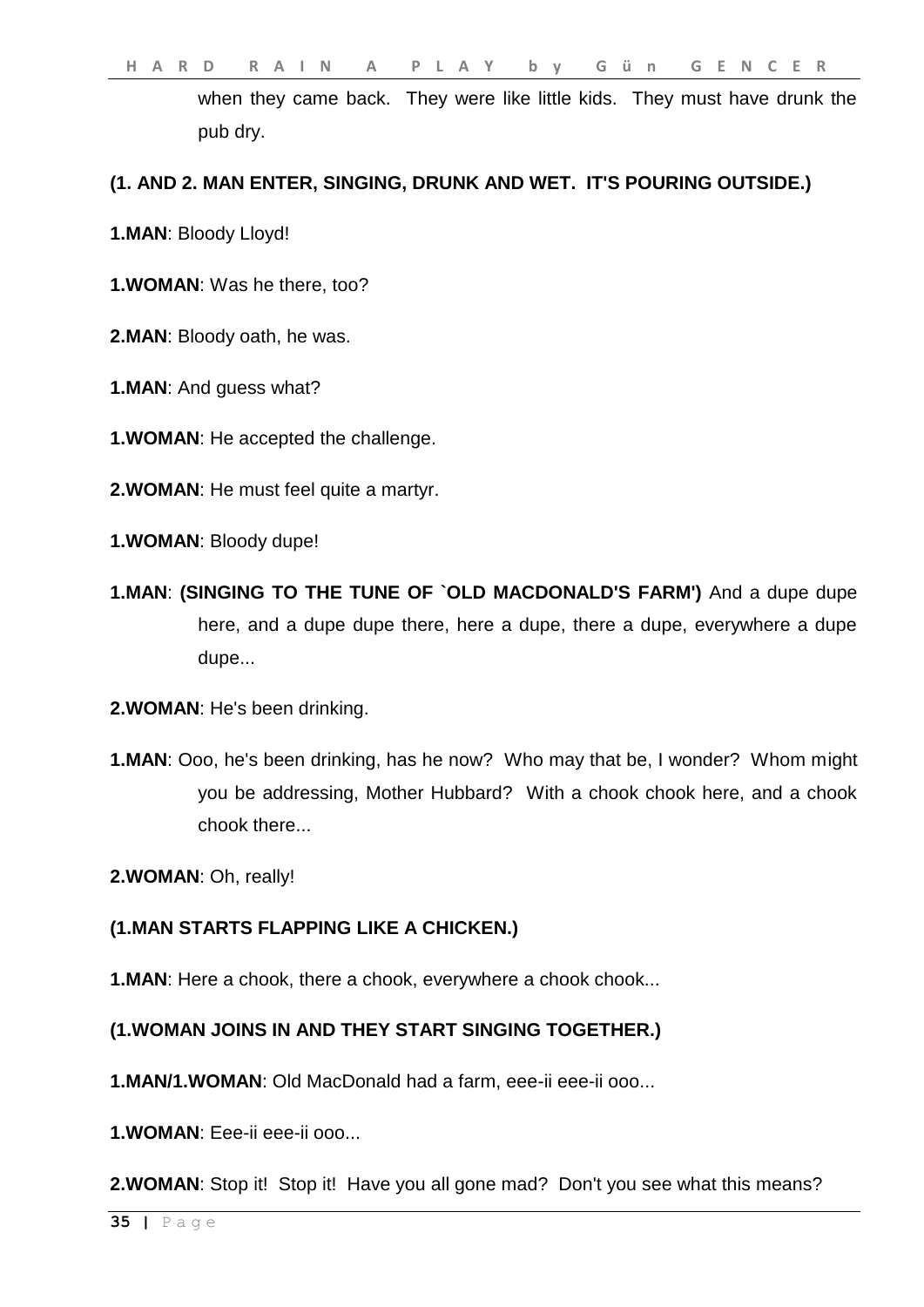**1.MAN**: See, Mother Hubbard...

**2.WOMAN**: He will get into the water and nothing will happen. We'll be the laughing stock...

#### **(2.MAN STARTS A KOOKABURRA LAUGH. 1.MAN JOINS IN.)**

- **1.WOMAN**: Norm!
- **2.WOMAN**: I will be a non-event.
- **1.WOMAN**: Did he... **(WAITS FOR THE TWO MEN TO QUIETEN DOWN.)** Did he know about the independent test, d'you think, Norm?
- **2.MAN**: Couldn't have.
- **1.WOMAN**: How come he accepted, then?
- **2.WOMAN**: Because he is an ambitious little bastard. Career and all that. Three kids. Mortgage, two cars, the lot. He can't afford not to accept it.
- **1.WOMAN**: I guess so.
- **2.WOMAN**: What'll we do?
- **1.MAN**: **(STARTS SINGING.)** Singing in the rain... **(OPENS THE WINDOW. RAIN COMES IN. IT IS POURING AND VERY WINDY. HE STARTS DANCING.)** Sing-ing in the rain...

**2.WOMAN**: Shut up!

- **1.MAN**: **(TO THE SAME TUNE)** Whist-ling in the dark... Whist-ling in the dark...
- **1.WOMAN**: Russ, please. **(TO 2.MAN)** We can make him change his mind.
- **2.MAN**: No. Fair's fair. I challenged, he accepted.
- **2.WOMAN**: Total fiasco.
- **1.MAN**: **(TO THE TUNE OF FIGARO)** Fiasco, fiasco, fiasco...
- **2.MAN**: I'd better be off.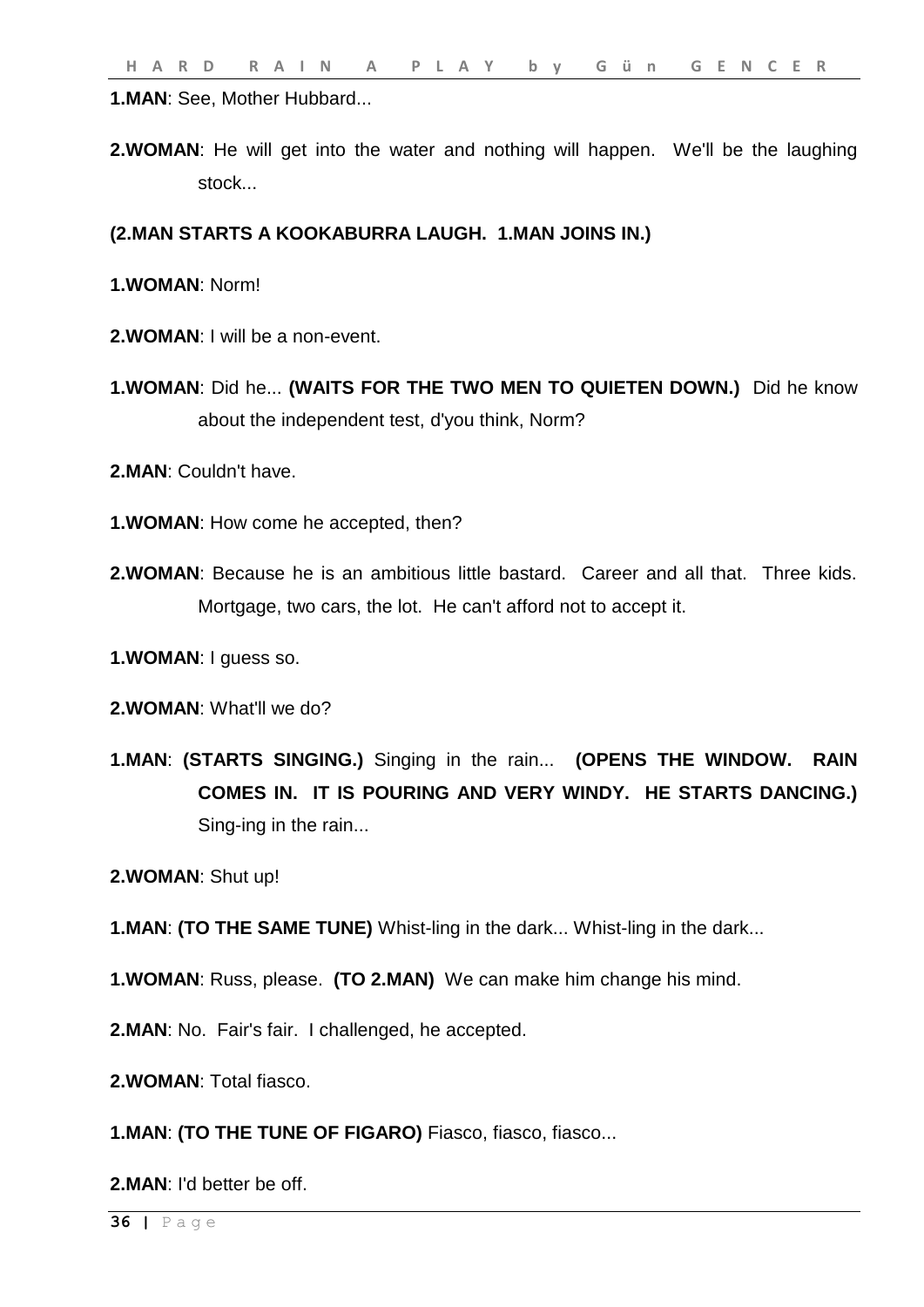**1.MAN**: I'll give you a lift.

**2.WOMAN**: No, you won't. I'll call a cab. **(GOES OUT.)**

**1.MAN**: Wendy, my dear little mistress... Now that we've lost another worthy cause, what do you propose? What shall we fight for now, eh? Why don't we drop all this shit until we get old? What do you say, my love? Leave it all till later. All the good causes are to be taken up by elderly respectable gentlemen who can't get it up anymore, and the elderly gentlewomen who don't want the men to get it up anymore. Decree. Why don't we just go on with or business... of... of living? Eh, my little, little mistress? Give us a kiss... **(1.WOMAN SLAPS HIM, 2.MAN TAKES 1.WOMAN AWAY.)** Right... My good mate. Take her away. I get the slap, she must be comforted. I get kicked in the balls, her toes must be nursed. Twinkle toes... Twinkle... What's wrong with me? I mean, when I'm not drunk... Can't I be pitied, for pity's sake? Pity... Pity's sake... Joke!

**2.WOMAN**: **(COMES IN)** It'll probably be ages. In this rain. What happened?

- **1.MAN:** Nothing, Mother Hubbard. You want to join the game? It's let's kick the bastard time. Oh no, you would do your kicking in private, wouldn't you? In the privacy of our little love nest. Chirp... Chirp, chirp, chirp...
- **2.WOMAN**: What have I done to you? Sit down, will you? Norm, Wendy, make him sit down. I want to talk to him.
- **1.MAN**: Where's my little perch? **(PERCHES ON A CHAIR.)**
- **2.WOMAN**: For God's sake!
- **1.MAN**: Chirp, chirp... Chirp, chirp...
- **2.MAN**: Come on mate, let's go for a walk.
- **1.WOMAN**: You'd get pneumonia, in this weather...
- **2.WOMAN**: Listen to me!
- **1.MAN**: Do I get a say? May I tell what I want?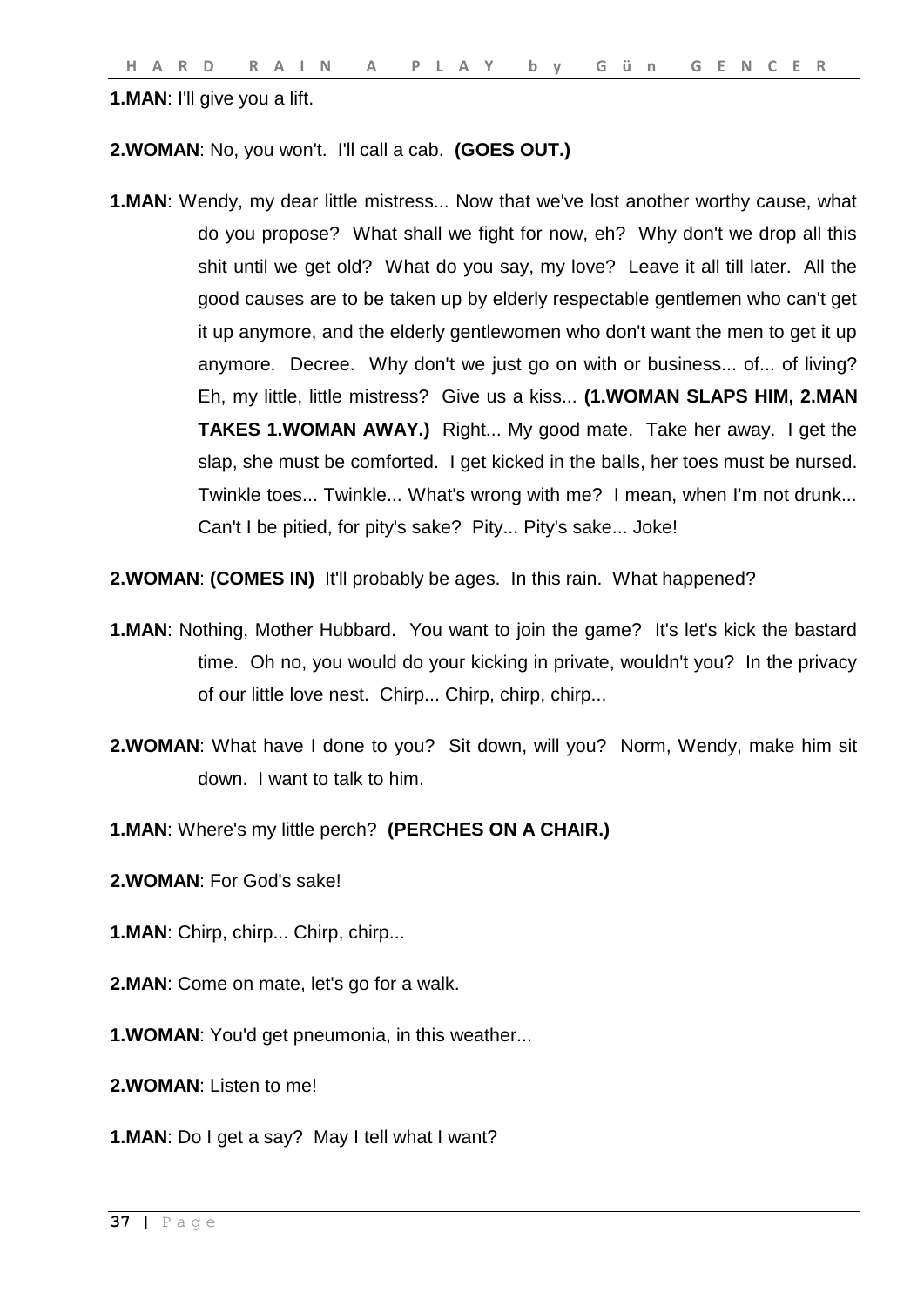**2.WOMAN**: It is always what *you* want, isn't it? **(PAUSE)** Why do you hate me? I want to know. I have a right to know. What have I done to you?

**1.MAN**: Chirp...

**1.WOMAN**: Please...

**2.MAN**: Coming?

**2.WOMAN:** What is it? You've got to tell me. Before I go completely mad.

#### **(2.MAN GETS GOING.)**

**2.WOMAN**: The cab, Norm.

**2.MAN**: See ya. **(EXITS.)**

- **1.MAN**: There's my best mate for you. The heat was a bit too much. Just teensy weensy too much. So what does he do? He runs away. Do I care? No, I don't care. I have my water, my little seeds, and I can shit on the cage floor. I can. I can. I even may. No one may stop me.
- **1.WOMAN**: Finished?

**2.WOMAN**: Sit down.

- **1.MAN**: **(STILL PERCHED, SINGING)** Come to meeee... Come dance with meeee... All the way... To Copacabana... **(FLAPS HIS WINGS.)**
- **2.WOMAN**: You want to dance, do you? **(TAKES HIM DOWN RATHER VIOLENTLY AND STARTS A FRANTIC DANCE. SOME REALLY LIVELY SOUTH AMERICAN RHYTHM. 1.WOMAN KEEPS THE RHYTHM, CLAPPING. HE IS MOVED AROUND LIKE A RAG DOLL. 1.WOMAN JOINS IN THE DANCE. WHEN SHE GRABS HIM, 2.WOMAN KEEPS RHYTHM, CLAPPING AND TAP-DANCING. HE IS A YO-YO BETWEEN THE TWO WOMEN. THE DANCE GOES ON FOR SOME TIME WITH INCREASING FRENZY. SIGHING AND SCREAMING. 1.MAN IS FINALLY ON THE FLOOR, PANTING. 1.WOMAN COLLAPSES WITH A CRAMP. 2.WOMAN DESCENDS ON HIM AND GIVES HIM A HUGE, PASSIONATE, WET KISS.**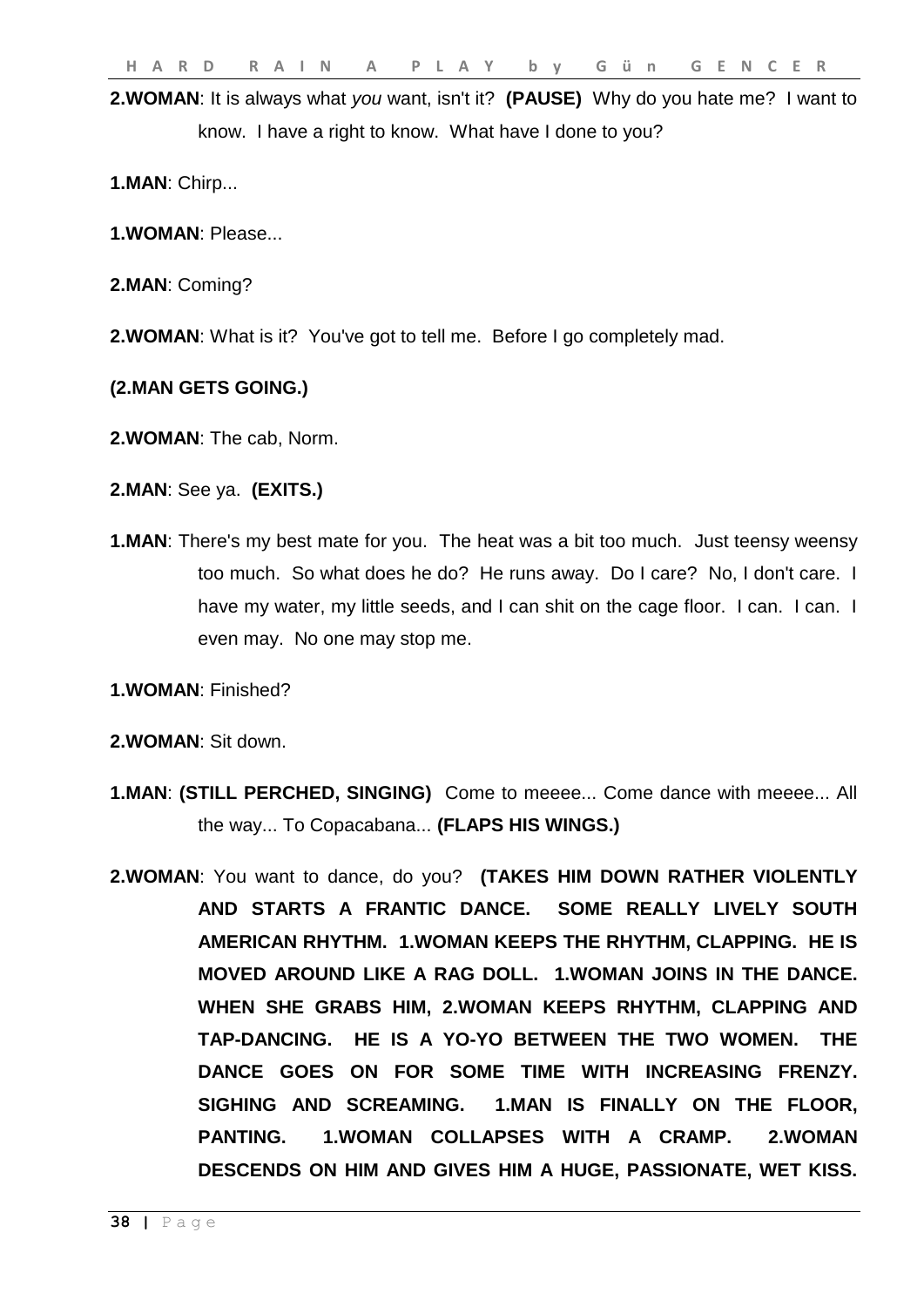**HE STRUGGLES FOR AIR. AFTER THE PROLONGED KISS, HE IS LIMP AND MOTIONLESS. 2.WOMAN IS STILL ON 1.MAN ON THE FLOOR. MOCKINGLY.)** Chirp, chirp!

#### **(AS LIGHTS CHANGE, THEY ALL DISAPPEAR, 2.MAN APPEARS.)**

**2.MAN**: I wanted to let it go. Drop the whole thing. It was fair. We'd challenged him and he accepted. That was that. But Wendy and Sal didn't want to. They pressed Lloyd. The rain hadn't stopped since Saturday morning. So, it wasn't quite the family picnic we had planned. It was only us and the TV people who were there. Oh, and Lloyd's family. Huddled together under umbrellas. Lloyd didn't look like the big-shot bureaucrat at all, in his shorts. He was dressed for the occasion. Funny the shorts had the team's colours. Russ was still chirping in a hung-over way. Hooting, more like it. The two women were further up, under the old fig-tree. Once the TV people were ready, Lloyd took the plunge. He was holding on to this rope, as he went in. We wanted him to go at least shoulder-deep. He kept walking. Wasn't easy, with the current. All the débris from the flood kept hitting him. If he'd stayed in any longer, he'd have ended up like a bloody statue of logs and rags and twigs and old shoes. Kept piling on him. Then something got stuck on his face, a plastic bag or something. He couldn't see where he was going. He tried to get rid of it, and let go of the rope. That was it. He went down. All you could see was this bloody plastic shopping bag in his hand. He kept struggling, trying to get back on his feet. He didn't have a hope in hell. I couldn't get out of it myself. The current was so strong. This was all happening in front of everyone, including Lloyd's family. Two little girls and a baby boy. Beautiful kids. Next thing, I see Russ in the water, with the rope in his hand. I shouted at him, come back, I said, it's bloody dangerous, come back. He kept going towards Lloyd, then threw him the rope. He grabbed it. Lloyd. We started pulling him ashore. We somehow lost sight of Russ for a minute. He must have lost his grip. I asked everyone later, no one saw what actually happened in that minute. The last I saw of him was about twenty yards from the rope. It was a funny sort of sound. A sort of... squawking sound like a seagull makes. And a wave of the hand. Just a wave, that was all. They recovered the body later that night, about a mile downstream. Bloody stupid it was. The whole thing.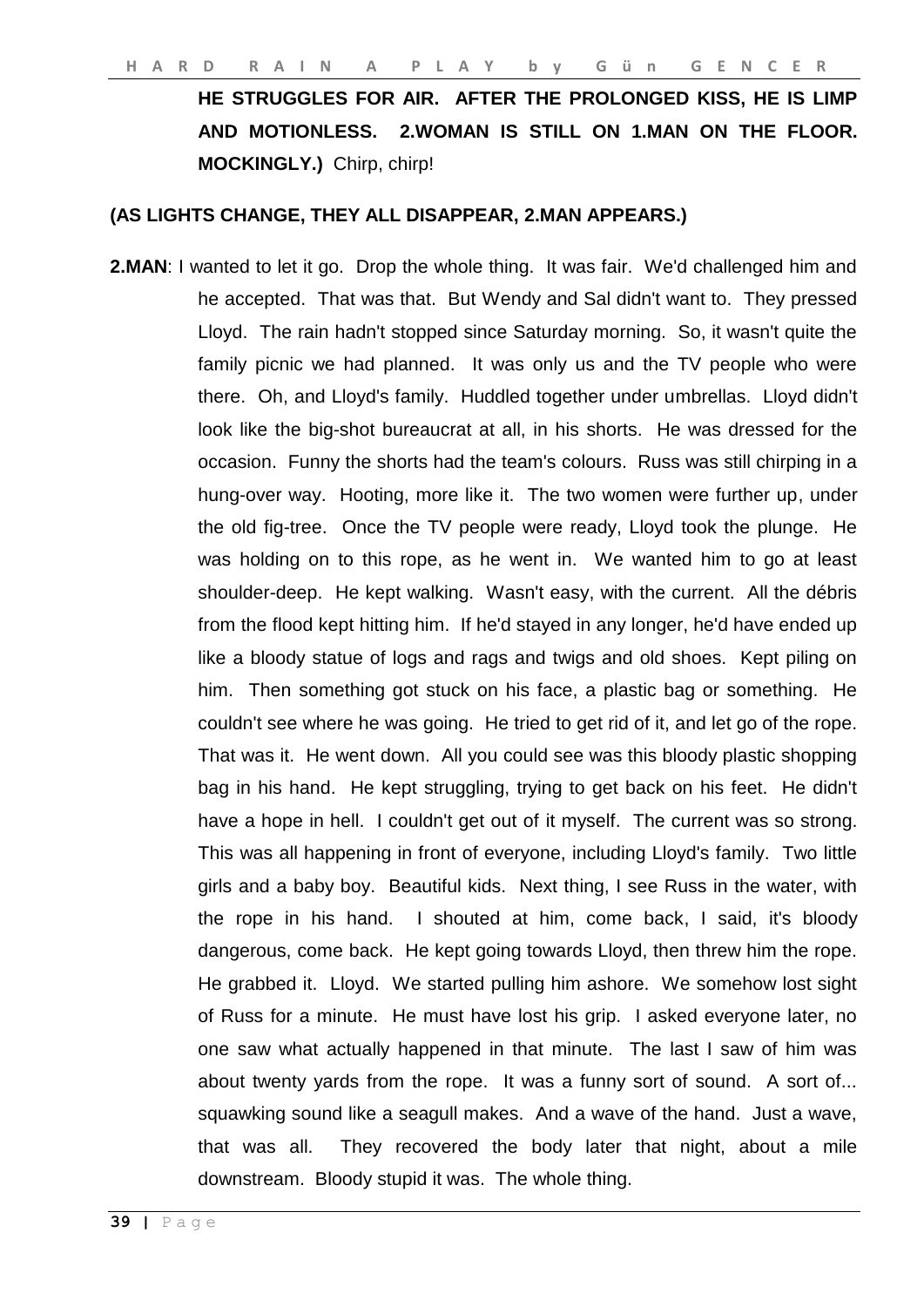#### **A VOICE: (OFF STAGE)** Mr. Lloyd! Mr. Lloyd!

**2.MAN**: I'd better be off now. **(EXITS.)**

#### **(AS LIGHTS CHANGE 1.WOMAN APPEARS, SITTING IN A CHAIR, WITH A BLANKET OVER HER LEGS. SHE IS EIGHTY-TWO.)**

**1.WOMAN**: Nurse! The sun is coming the wrong way again. It was like this last year, too. The blinds! Pull down the blinds! I can't see. You do this on purpose. Because I can see, I have perception. I know what goes on behind those closed doors. Mother never tells me, but I know. That young man should watch his step. Just because he is tall and handsome... Thank you, Doctor. **(QUICK MAKE-UP)** Come closer. **(PAUSE)** Oh, thank you, thank you. My son brought it to me for my birthday. Would you like to smell it? French, I think. I am sure it is expensive. He thinks his mother deserves it. A mother does, doesn't she? You've seen my son. **(PAUSE)** Twelve... Perhaps thirteen. He is, isn't he? Listen young man, I know the gossip. I know you and nurse what's-her-name... Don't think I'm a prude. Sexual revolution, we invented it, see. At least we tried. But what you're doing with this young man all over the place... He is supposed to spend his time with us, not you. How can he, when... when he's screwing you all the time? We valued privacy. No, don't get me wrong. I'm no old maid. If I didn't have any children, that's because I did not wish to. No other reason. Well, that's not quite true. I imagine I did, at one stage. I must have been about thirty-five then. I told him, what's-his-name... But he didn't, not then. He gave me all this garbage about the world, the bomb and all the rest of it. He did. I think I believed him then, I must have. Then later, he said yes, because that other woman, what's-her-name... She was my friend. Yes, she couldn't, that other woman. And he did, see. It was a young doctor then, with a beard, who'd said no, I couldn't. "I'm afraid it's a bit too late now", he says. The other doctors too, they all did. They all had beards. They were the same doctor... Perhaps... You haven't aged... All these years... They all said the same thing. D'you know what I think? I think doctors have a secret communication system. When one finds out something about you, all of them know it. All those doctors with beards. Instantly. If they didn't have beards before they knew, they grow them, instantly. **(PAUSE)** I never liked beards, you know. I don't mean doctors, I mean men. No, that's not what I mean.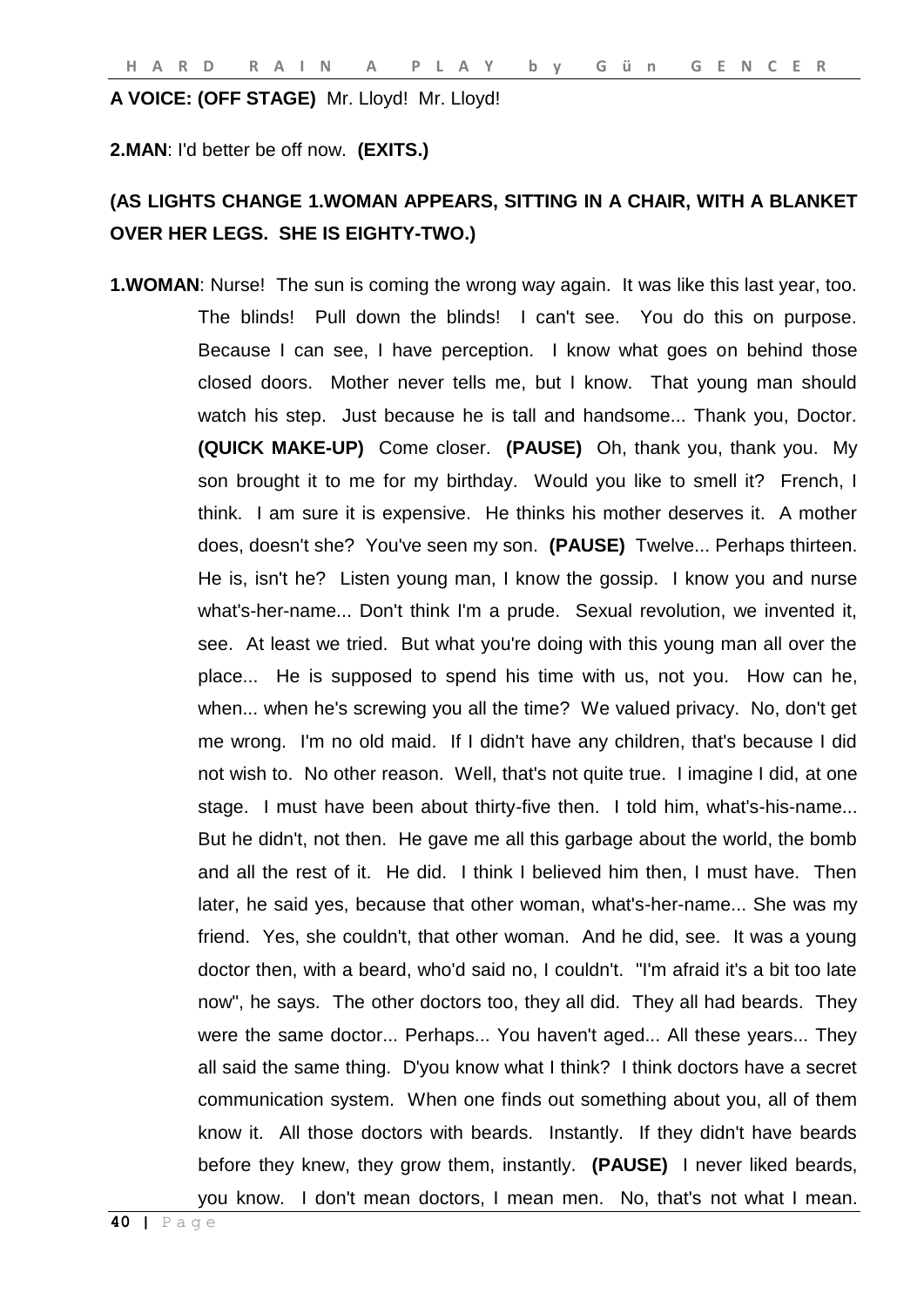**(PAUSE)** Funny, I used to know someone who always spoke like this. Like me. I am. No, what I mean is, I never had a man who was a doctor. What was his name, that bearded fellow, what's-his-name? Couldn't have lasted very long. I hate beards. **(PAUSE)** In my men, I mean. It's ticklish. Can't stop laughing. Of course, men look so solemn with beards, like in those old paintings of God. Paintings of old God. Bearded. They're all right in paintings, not in my bed, my dear, not in bed. Here comes God! Descending on you! God and all bearded. Old. **(GOES HYSTERICAL. KNEES PRESSED TOGETHER.)** Big and bearded. My God!... **(TICKLISH AND DEFENSIVE)** Of course I love you. Yes, yes... No, my God. No! Noooo! **(GIGGLES. SWAYS TO THE RIGHT AS THE IMAGINARY MAN APPROACHES FROM THE LEFT, TO THE LEFT AS HE APPROACHES FROM THE RIGHT. SHE'S VERY AGILE FOR HER AGE. THIS GOES ON FOR A WHILE. LITTLE GIGGLES AND SCREAMS. FINALLY SHE'S PINNED DOWN. VERY TENSE AND STIFF)** My God! **(LOOKS AT THE MAN. SOFTLY)** But I love you. It doesn't matter. It's your beard, you see. No, don't worry, it doesn't matter. I can't help it if I'm ticklish. I bet you are, too. Nurse! Nurse! I know it. I know all about it. It's that wiggle, you see. The wiggle! Naughty naughty! Nurse... He is coming, isn't he? **(PAUSE)** My son... He is coming to visit me? You don't think he is, do you? My son. twelve. I was about the same age. A bit older, perhaps. In the country. You didn't know I'm a country girl, did you? **(YOUNG COQUETTISH COUNTRY GIRL)** My rosy cheeks, I owe to the country air. No Daddy, no further than the creek. I know it's dangerous when it floods. Come on, I'll show you. I know the property. No, Daddy, I don't know. The sun, nurse! The blinds! Then it was ll over, poor Sammy. It was before I started high school. I'm certain of that. We didn't have dingoes or anything around the property. But I saw him, I saw Sammy. One day, he didn't lick my face. I always lay in the sun to bring out the rosiness in my cheeks, see, and Sammy always licked my face to wake me up. My face was burning. I was so hot. I called for Sammy. Daddy came. It wasn't the same, though. Daddy never licked my face. Ha ha ha! I wanted Sammy. We searched. I was crying. I was getting even hotter, running to catch up with Daddy. He stopped me. I didn't see Sammy. Daddy was standing in front of him. But I knew it was Sammy. I saw the blood. I could sense that it was still hot. He wouldn't let me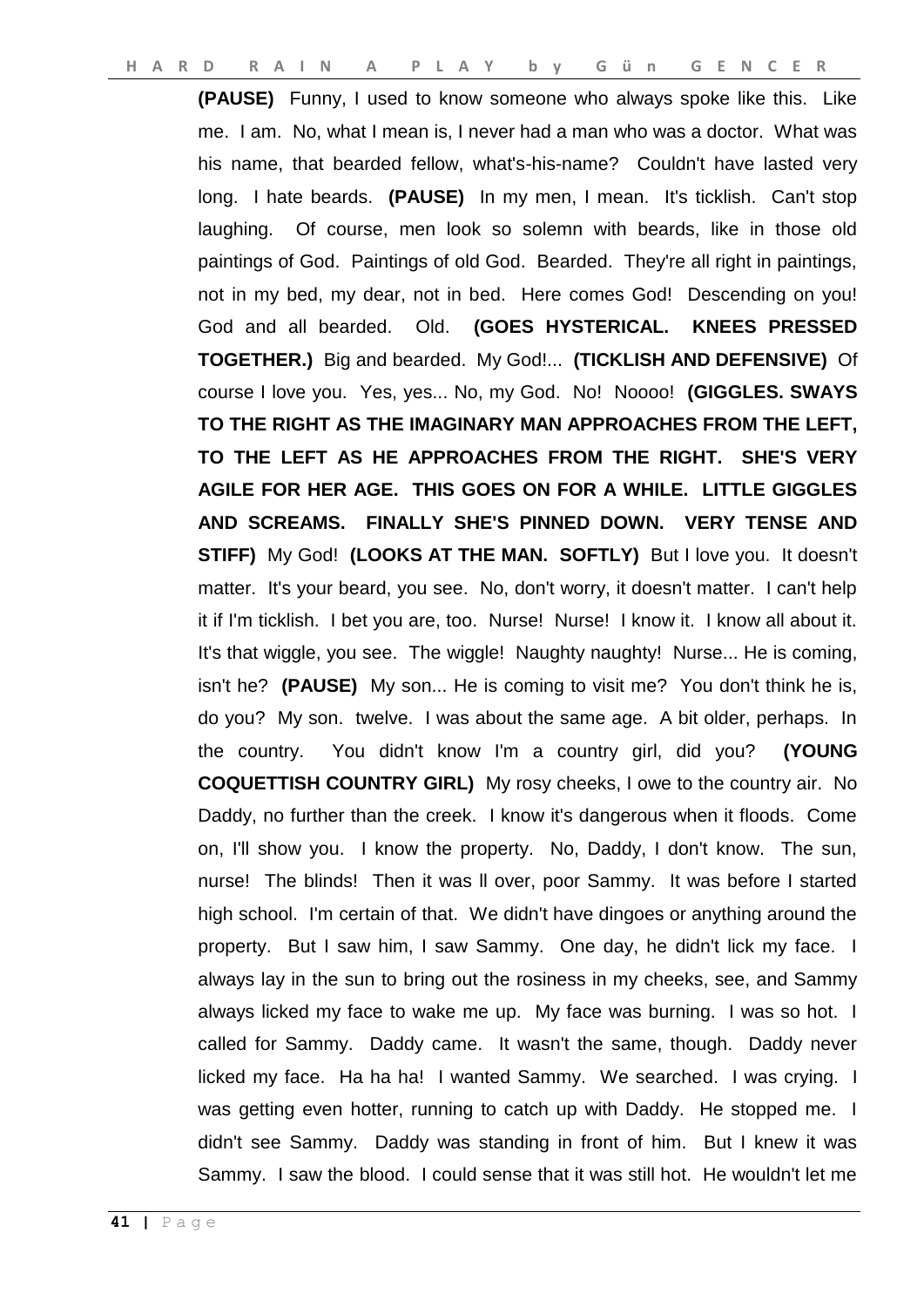see Sammy. I wanted to, so much... Sammy!... I prayed for him. Father O'Connor wouldn't even tell me that Sammy was in heaven. Sins... Sinners... So I said to Father O'Connor, if he's not there, I'm not going to heaven. No, I'm not. I won't even try. Keep your church. I'm not going to lie to you because of all the gossip. Isn't this proof? It is French. Daddy made sure we had education, see? He was my elder, but I could always compete with him. I know French perfume when I smell one. Yesterday, I imagine. You had a beard the last time. Funny, he looked so much like you. Except the beard, of course. Are you sure?... He will come today, too. He said he would. You didn't hear? No, of course you didn't. You had a beard then. Why can't you hear when you have a beard? No, perhaps it's not that. Perhaps you forget what you've heard when you shave off your beard. When did you... Nurse! The sun!... There were things I never told father O'Connor, of course. He would tell others, he would tell God. Not that I wasn't honest. I never lied. But there is a limit. I bet you don't tell this tall, handsome young man... Hee hee hee, you thought I would, didn't you? Pull down the blinds then. I need a good rest. That's what Daddy said. My brother... he's not allowed near me. I could just walk. He would have been about five, then. He swore to God, cross my heart, he was just testing, if I would take water and sink. I did, nearly, if it weren't for Sammy. Tell my son to bring Sammy. Phone him, call him, fetch him! Now! I want Sammy! He was so strong! Blood oozing! You'd better see a doctor, nurse, you look pale. Where's your whiskers, Doctor? My neck! Don't! Don't pull! Don't pull! I don't want to go! Nooo! Sammy! Fuck off, nurse! Sammy! Sammy... Sammy... **(SHE DIES)**

**(THE SOUND OF A FOOTBALL MATCH. 2.MAN IS TACKLED, THEN FREES HIMSELF AND SCORES A TRY. THE SPECTATORS ON ONE SIDE ROAR. ANOTHER ONE, IN THE OPPOSITE DIRECTION. SPECTATORS ON THE OTHER SIDE CHEER. THIS GOES ON FOR A WHILE, IN BOTH DIRECTIONS. THE GAME FINISHES. HE GOES AND TURNS THE TV SET OFF. EVERYTHING ABOUT THE FOOTBALL MATCH FADES AWAY. HE WHEELS OFF THE TV SET. HE COMES BACK ON STAGE, BEARDED, WEARING A DOCTOR'S UNIFORM, WHEELS 1.WOMAN AWAY. HE COMES BACK ON STAGE AS A STAGE-HAND, TURNS THE MUZAK ON, SWITCHES ON THE HOUSE-LIGHTS, CLOSES THE CURTAINS -IF THERE ARE CURTAINS- AND WALKS OFF.)**